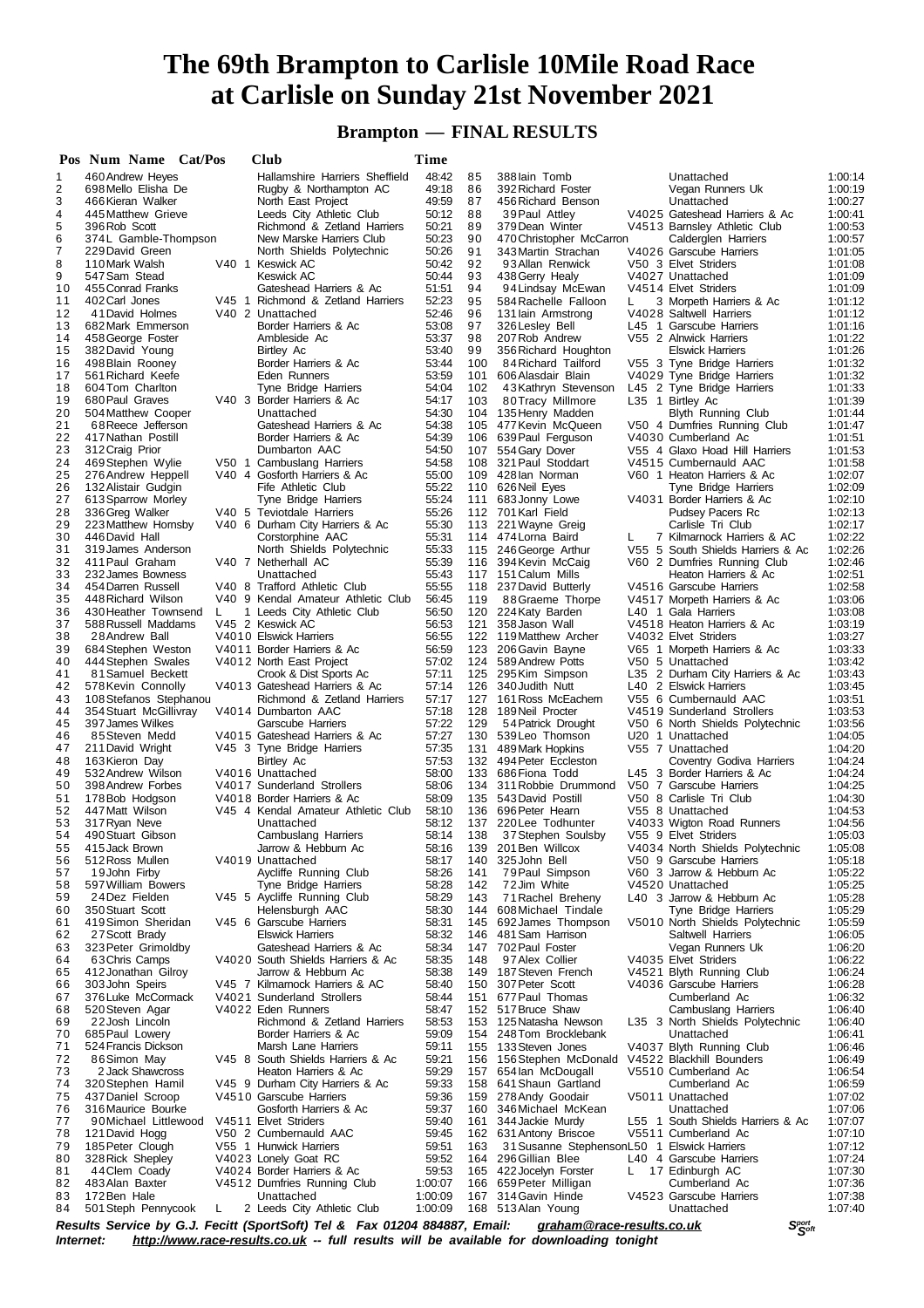| 169        | 463 David Piercy                                      |          | V4038 Unattached                                                          | 1:07:46            | 260        | 10 Angela Malcolm                               |    | L50 5 Fife Athletic Club                                 | 1:15:28            |
|------------|-------------------------------------------------------|----------|---------------------------------------------------------------------------|--------------------|------------|-------------------------------------------------|----|----------------------------------------------------------|--------------------|
|            | 170 522 Jamie Robinson                                |          | Unattached                                                                | 1:07:49            | 261        | 480 David Johnson                               |    | V60 6 Eden Runners                                       | 1:15:29            |
| 171        | 144 Alan Inglis                                       |          | V5012 Teviotdale Harriers                                                 | 1:07:52            | 262        | 265 Beverley Armstrong                          |    | L45 6 Dh Runners                                         | 1:15:35            |
|            | 172 555 Rob Hastings                                  |          | Unattached                                                                | 1:07:58            | 263        | 255 Brian Hazlewood                             |    | V4534 Dh Runners                                         | 1:15:46            |
| 173        | 297 Emily Tomasso                                     |          | L40 5 Garscube Harriers                                                   | 1:08:07            | 264        | 124 Andrew Turnell                              |    | V65 6 Crook & Dist Sports Ac                             | 1:15:49            |
| 174        | 359 Matthew Boyle<br>175 688 Steve Angus              |          | Morpeth Harriers & Ac<br>V5013 Keswick AC                                 | 1:08:20<br>1:08:21 | 266        | 265 130 Alan Stewart<br>313 David Graham        |    | V4535 Blyth Running Club<br>Unattached                   | 1:15:50<br>1:15:57 |
|            | 176 406 Marc Brown                                    |          | Unattached                                                                | 1:08:25            | 267        | 23 Chris Sumsion                                |    | V5520 Tyne Bridge Harriers                               | 1:15:58            |
| 177        |                                                       |          | 331 Gemma Harcombe-MooreL354New Marske Harriers Club                      | 1:08:28            | 268        | 62 Michael Fairless                             |    | South Shields Harriers & Ac                              | 1:16:01            |
| 178        | 240 David Shields                                     |          | V5014 Blyth Running Club                                                  | 1:08:29            |            | 269 553 Paul McKeown                            |    | V5521 Eden Runners                                       | 1:16:04            |
|            | 179 567 Mark Bowron                                   |          | Unattached                                                                | 1:08:32            |            | 270 457 Anthony Mills                           |    | V5522 Dh Runners                                         | 1:16:09            |
| 180        | 91 Anna Basu                                          |          | L45 4 Elvet Striders                                                      | 1:08:38            | 271        | 171 Julie Dodd                                  |    | L50 6 Dh Runners                                         | 1:16:26            |
| 181        | 526 Andriy Volkov                                     |          | Unattached                                                                | 1:08:42            |            | 272 664 Peter Telford                           |    | V4536 Cumberland Ac                                      | 1:16:30            |
|            | 182 453 Michael Lancaster                             |          | V4524 Unattached                                                          | 1:08:48            | 273        | 353 Anja Coulthard                              |    | L4011 Keswick AC                                         | 1:16:37            |
|            | 183 622 Hannah Stewart                                | L.       | 21 Tyne Bridge Harriers                                                   | 1:08:49            |            | 274 150 Mark Rudkin                             |    | V4050 Blyth Running Club                                 | 1:16:39            |
|            | 184 117 Peter Mullarkey                               |          | V60 4 Saltwell Harriers                                                   | 1:09:01            | 275        | 451 Danny Gilholme                              |    | V4537 Stocksfield Striders                               | 1:16:41            |
|            | 185 215 Suzanne Smith                                 |          | L50 2 Eden Runners                                                        | 1:09:06            | 276        | 632 Susan Cain                                  |    | L65 1 Cumberland Ac                                      | 1:16:50            |
|            | 186 697 Claire Ocallaghan                             |          | L40 6 South Shields Harriers & Ac                                         | 1:09:13            | 277        | 557 Keith Forster                               |    | Unattached                                               | 1:16:51            |
|            | 187 404 Laura Smith                                   |          | L35 5 Heaton Harriers & Ac                                                | 1:09:16            | 278        | 546 Andrew Walker                               |    | V60 7 Eden Runners                                       | 1:16:54            |
|            | 188 137 Adrian Hall                                   |          | Tyne Bridge Harriers                                                      | 1:09:18            | 279        | 147 Laura Percy                                 | L. | 49 Heaton Harriers & Ac                                  | 1:16:55            |
| 189        | 381 David Mitchell                                    |          | V5512 Unattached                                                          | 1:09:21            |            | 280 645 Graham Hetherington V5523 Cumberland Ac |    |                                                          | 1:17:01            |
| 190        | 92 Corrine Whaling                                    |          | L40 7 Elvet Striders                                                      | 1:09:30            | 281        | 598 Shaun Cowan                                 |    | V4051 Tyne Bridge Harriers                               | 1:17:14            |
| 191        | 690 Timothy Lee<br>192 196 Toby Harling               |          | Unattached<br>V4039 Dh Runners                                            | 1:09:51<br>1:10:00 | 282<br>283 | 337 Chris Checkley<br>279 Deborah Hicks         |    | V5022 Heaton Harriers & Ac<br>L4012 Heaton Harriers & Ac | 1:17:19<br>1:17:21 |
|            | 193 122 Stuart Joyce                                  |          | V5513 Aycliffe Running Club                                               | 1:10:04            |            | 284 191 Paul Dobson                             |    | V5524 Northern Fells Running Club                        | 1:17:28            |
| 194        | 601 John Tollitt                                      |          | V5514 Tyne Bridge Harriers                                                | 1:10:08            | 285        | 395 Monika Molnar                               |    | L3513 Unattached                                         | 1:17:30            |
|            | 195 568 Philip Horrocks                               |          | V5515 Walney Wind Cheetahs                                                | 1:10:09            | 286        | 52 Trevor Cockerell                             |    | V5023 Unattached                                         | 1:17:32            |
|            | 196 168 Ben Harper                                    |          | V4040 Carlisle Tri Club                                                   | 1:10:17            | 287        | 691 Kenny Leinster                              |    | V60 8 Calderglen Harriers                                | 1:17:37            |
|            | 197 472 Kevin Gordon                                  |          | Dumfries Running Club                                                     | 1:10:19            | 288        | 624 Mairi Clancy                                | L  | 52 Tyne Bridge Harriers                                  | 1:17:39            |
|            | 198 540 Graham Soady                                  |          | V4525 Sunderland Strollers                                                | 1:10:22            | 289        | 410 Barry Ord                                   |    | V5525 Saltwell Harriers                                  | 1:17:44            |
|            | 199 334 Nathan Smit                                   |          | Garscube Harriers                                                         | 1:10:27            | 290        | 226 William Ferguson                            |    | V70 1 Dumbarton AAC                                      | 1:17:48            |
|            | 200 349 Malcolm French                                |          | V65 2 Northern Masters AC                                                 | 1:10:44            | 291        | 581 Andrew Martindale                           |    | V5024 Northern Fells Running Club                        | 1:18:01            |
| 201        | 616 Graeme Carr                                       |          | V5516 Tyne Bridge Harriers                                                | 1:11:05            | 292        | 5 Leeann Barber                                 |    | L4013 Cumberland Ac                                      | 1:18:03            |
| 202        | 76Emma Blair                                          |          | L40 8 Garscube Harriers                                                   | 1:11:12            | 293        | 13 Gillian McCaffer                             |    | L45 7 Motherwell AC                                      | 1:18:04            |
| 203        | 380 Brian Gallagher                                   |          | V5015 Unattached                                                          | 1:11:17            | 294        | 409 Richard Weymes                              |    | V5025 Stocksfield Striders                               | 1:18:09            |
| 204        | 368 Dominic Davis                                     |          | Eden Runners                                                              | 1:11:18            | 295<br>296 | 586 Liam Pollard                                |    | Unattached                                               | 1:18:10            |
| 205        | 12 Alison Wood<br>206 222 Ria Harrison                | L.<br>L. | 27 Garscube Harriers<br>28 Tyne Bridge Harriers                           | 1:11:20<br>1:11:29 | 297        | 461 Gary Walsh<br>20 Claire Gilchrist           |    | V5026 Stocksfield Striders<br>L55 2 Ferranti AAC         | 1:18:10<br>1:18:12 |
|            | 207 450 Karen Allen                                   |          | L35 6 Calderglen Harriers                                                 | 1:11:31            | 298        | 102 Nina Bojadzic                               |    | L3514 Elvet Striders                                     | 1:18:12            |
|            | 208 662 Beverley Smith                                |          | L35 7 Cumberland Ac                                                       | 1:11:34            | 299        | 441 Paul Griffin                                |    | V5526 Stocksfield Striders                               | 1:18:14            |
|            | 209 591 Simon McVey                                   |          | V5517 Unattached                                                          | 1:11:42            |            | 300 614 Chris Parkin                            |    | V5527 Tyne Bridge Harriers                               | 1:18:16            |
|            | 210 523 Karen Maggio-PoyntzL50 3 Walney Wind Cheetahs |          |                                                                           | 1:11:45            | 301        | 580 Paul Kirkup                                 |    | V4052 Unattached                                         | 1:18:18            |
| 211        | 648 Susan Holliday                                    |          | L40 9 Cumberland Ac                                                       | 1:11:50            | 302        | 541 Elissa Spoors                               |    | L45 8 Stocksfield Striders                               | 1:18:22            |
| 212        | 70 Charlene Kelly                                     |          | L35 8 Dumbarton AAC                                                       | 1:11:53            | 303        | 432 Rachael Turnbull                            |    | L3515 Stocksfield Striders                               | 1:18:23            |
|            | 213 176 Alan Huggon                                   |          | V5016 Unattached                                                          | 1:11:59            | 304        | 389 Neil Carter                                 |    | V5027 Unattached                                         | 1:18:24            |
| 214        | 391 Stephen Harding                                   |          | Unattached                                                                | 1:12:02            | 305        | 363 Michael Henry                               |    | V70 2 Alnwick Harriers                                   | 1:18:27            |
| 215        | 73 Chris May                                          |          | V4526 South Shields Harriers & Ac                                         | 1:12:16            | 306        | 164 Paul Blackett                               |    | V4538 Saltwell Harriers                                  | 1:18:31            |
| 216        | 49 William Goldie                                     |          | V65 3 Dumbarton AAC                                                       | 1:12:18            |            | 307 600 Lucy Matheson                           |    | L45 9 Tyne Bridge Harriers                               | 1:18:34            |
| 217        | 305 Kristan Alexander                                 |          | V4527 Garscube Harriers                                                   | 1:12:21            | 308        | 644 Lorna Gold                                  |    | L55 3 Cumberland Ac                                      | 1:18:40            |
| 218<br>219 | 173 Jason Williamson<br>16Scott Kelman                |          | V5017 Birtley Ac                                                          | 1:12:22            | 309        | 599 Neil Alderson                               | L. | V4053 Tyne Bridge Harriers                               | 1:18:44            |
|            | 220 459 Adam McGinley                                 |          | Unattached<br>V4041 Dh Runners                                            | 1:12:24<br>1:12:28 | 311        | 310 183 Amy Gallagher<br>536 Craig Nevins       |    | 61 Saltwell Harriers<br>V4539 Newburn Running Club       | 1:18:47<br>1:18:53 |
| 221        | 256 Mike Smith                                        |          | Carlisle Tri Club                                                         | 1:12:40            |            | 312 582 Louise Ruddick                          |    | L4014 Unattached                                         | 1:18:54            |
|            | 222 253 James Hughes                                  |          | Unattached                                                                | 1:12:41            |            | 313 288 Caroline Nettleton                      |    | L4015 Unattached                                         | 1:19:02            |
|            | 223 695 Martha Lovatt                                 |          | L35 9 Garscube Harriers                                                   | 1:12:44            |            | 314 227 Tim Hildreth                            |    | V5028 Saltwell Harriers                                  | 1:19:13            |
| 224        | 40 Ivan Thorn                                         |          | V4528 North Shields Polytechnic                                           | 1:12:46            |            | 315 592 Sally Little                            |    | L50 7 Unattached                                         | 1:19:18            |
| 225        | 687 Carolyn Millican                                  |          | L3510 Border Harriers & Ac                                                | 1:13:05            | 316        | 158 Michael Ashby                               |    | V5029 Blyth Running Club                                 | 1:19:32            |
| 226        | 372 Michael Dale                                      |          | V4042 Elvet Striders                                                      | 1:13:08            | 317        | 434 Alison Lessells                             |    | L3516 Calderglen Harriers                                | 1:19:34            |
| 227        | 261 David Lyall                                       |          | V4043 South Shields Harriers & Ac                                         | 1:13:10            | 318        | 332 Peter Ramsden                               |    | V65 7 Denby Dale Athletics Club                          | 1:19:41            |
| 228        | 128 Steven Airey                                      |          | <b>Elvet Striders</b>                                                     | 1:13:16            | 319        | 377 Paul Coia                                   |    | V5528 Garscube Harriers                                  | 1:19:42            |
| 229        | 87 Natasha Steel                                      | Ц.       | 36 Sunderland Harriers & Ac                                               | 1:13:17            |            | 320 473 John Barnes                             |    | Derwent Ac Cockermouth                                   | 1:19:47            |
| 230        | 48 Jonny Rowson                                       |          | V4529 North Shields Polytechnic                                           | 1:13:22            |            | 321 127 Peter Burn                              |    | <b>Elvet Striders</b>                                    | 1:19:48            |
| 231        | 65 Scott Pairman                                      |          | V5518 Dumbarton AAC                                                       | 1:13:27            |            | 322 208 David James                             |    | V5529 Elvet Striders                                     | 1:19:50            |
| 233        | 232 231 Callum Askew<br>689 Nick Rome                 |          | <b>Elvet Striders</b><br>V5519 Border Reiver Runners                      | 1:13:30<br>1:13:33 | 323<br>324 | 33 Sachin Karkannavar<br>531 John Temperley     |    | V5030 Cumberland Ac<br>V60 9 Carlisle Tri Club           | 1:19:52<br>1:19:53 |
| 234        | 424 Steven Brady                                      |          | V5018 Stocksfield Striders                                                | 1:13:47            | 325        | 345 Yamuna Thiru                                |    | L55 4 Tyne Bridge Harriers                               | 1:20:00            |
| 235        | 96 Adam Hucklesby                                     |          | V4044 Stocksfield Striders                                                | 1:13:47            | 326        | 95 Mark Foster                                  |    | V4054 Elvet Striders                                     | 1:20:00            |
|            | 236 442 Thomas Taggart                                |          | Eden Runners                                                              | 1:13:58            | 327        | 426 Julie Thomson                               |    | L4016 Calderglen Harriers                                | 1:20:02            |
| 237        | 502 David Wardrope                                    |          | V5019 Calderglen Harriers                                                 | 1:14:01            | 328        | 330 Anthony Cape                                |    | V4540 Unattached                                         | 1:20:06            |
| 238        | 257 John Younger                                      |          | V4045 Run Nation Running Club                                             | 1:14:01            | 329        | 192Kim Kyle                                     |    | L3517 Newburn Running Club                               | 1:20:11            |
| 239        | 100 Andrew Davies                                     |          | V4530 Elvet Striders                                                      | 1:14:05            | 330        | 383 Clare Tyler                                 |    | L4510 Unattached                                         | 1:20:12            |
| 240        | 11 Alastair Loudon                                    |          | V4046 Motherwell AC                                                       | 1:14:06            | 331        | 69 Alyson Leader                                |    | L4511 Dumbarton AAC                                      | 1:20:15            |
| 241        | 287 John James                                        |          | V65 4 Heaton Harriers & Ac                                                | 1:14:13            |            | 332 642 Jen Gibson                              |    | L3518 Cumberland Ac                                      | 1:20:21            |
| 242        | 60John Harrison                                       |          | V65 5 Dumbarton AAC                                                       | 1:14:17            | 333        | 533 Paul Fenton                                 |    | Unattached                                               | 1:20:27            |
| 243        | 351 Scott Calderhead                                  |          | V4047 Cumbernauld AAC                                                     | 1:14:28            | 334        | 184 Matthew McEwan                              |    | Unattached                                               | 1:20:50            |
| 244        | 299 Stu Hodgson                                       |          | V4531 Unattached                                                          | 1:14:29            | 335        | 564 Emma Fraser                                 |    | L4017 Run Sandymoor                                      | 1:20:52            |
| 245        | 671 lan Wilson                                        |          | V4048 Cumberland Ac                                                       | 1:14:36            | 336        | 45 Laura Greaves                                |    | L4018 North Shields Polytechnic                          | 1:20:53            |
| 246<br>247 | 700 Emma Forrest                                      | L.       | 37 Saint Edmund Pacers<br>46 Gemma Leadbetter L3511 Dumfries Running Club | 1:14:46<br>1:14:47 | 337<br>338 | 562 John Houghton<br>563 John Myers             |    | V6010 Run Sandymoor<br>V4541 Run Sandymoor               | 1:20:54<br>1:20:55 |
| 248        | 627 Richard Taylor                                    |          | V4532 Tyne Bridge Harriers                                                | 1:14:49            | 339        | 681 Peter Campbell                              |    | V5530 Border Harriers & Ac                               | 1:20:57            |
| 249        | 661 Michael Sandelands V5020 Cumberland Ac            |          |                                                                           | 1:15:02            |            | 340 678 Dean Wren                               |    | Cumberland Ac                                            | 1:21:01            |
| 250        | 190 Mathew Hopper                                     |          | Unattached                                                                | 1:15:07            | 341        | 508 Kieran Will                                 |    | Unattached                                               | 1:21:01            |
| 251        | 594 Amy Hume                                          | L.       | 39 Tyne Bridge Harriers                                                   | 1:15:07            |            | 342 123 Pamela Parker                           |    | L55 5 Cumbernauld AAC                                    | 1:21:06            |
| 252        | 610 James Sibbald                                     |          | V4049 Tyne Bridge Harriers                                                | 1:15:08            |            | 343 590 Nicola Carruthers                       |    | L4019 Unattached                                         | 1:21:07            |
| 253        | 249 Alexandra Battersby L3512 Tyne Bridge Harriers    |          |                                                                           | 1:15:10            |            | 344 170 Gary Chandler                           |    | V5531 Dh Runners                                         | 1:21:11            |
| 254        | 656 Phil Meloy                                        |          | V4533 Cumberland Ac                                                       | 1:15:10            |            | 345 518 Joanne McKenzie                         |    | L55 6 Carlisle Tri Club                                  | 1:21:16            |
| 255        | 503 Helen Waddington                                  |          | L50 4 Ilkley Harriers Ac                                                  | 1:15:12            | 346        | 366 Martin Baxter                               |    | V4542 Dh Runners                                         | 1:21:18            |
|            | 256 625 Sarah Hamblin                                 |          | L45 5 Tyne Bridge Harriers                                                | 1:15:21            | 347        | 333 Christine Woods                             |    | L60 1 Durham City Harriers & Ac                          | 1:21:18            |
| 257        | 538 Foden Kelly Beard                                 |          | L4010 South Shields Harriers & Ac                                         | 1:15:23            | 348        | 482 Huw Parry                                   |    | V5532 North Shields Polytechnic                          | 1:21:23            |
| 258        | 8 Nigel Hetherington<br>259 612 Stephen Kettle        |          | V60 5 Fife Athletic Club<br>V5021 Tyne Bridge Harriers                    | 1:15:25<br>1:15:27 | 350        | 349 420 David Bradley<br>56Tom Butler           |    | V65 8 Blyth Running Club<br>Dumbarton AAC                | 1:21:27<br>1:21:34 |
|            |                                                       |          | Results Service by G.J. Fecitt (SportSoft) Tel & Fax 01204 884887. Email: |                    |            | araham@race-results.co.uk                       |    | Sport                                                    |                    |

Results Service by G.J. Fecitt (SportSoft) Tel & Fax 01204 884887, Email: <u>[graham@race-results.co.uk](mailto:graham@race-results.co.uk)</u> S<sup>oon</sup><br>Internet: <u><http://www.race-results.co.uk></u> -- full results will be available for downloading tonight

1:15:20<br>1:15:29<br>1:15:35<br>1:15:46

 $1:18:10$ 

1:18:53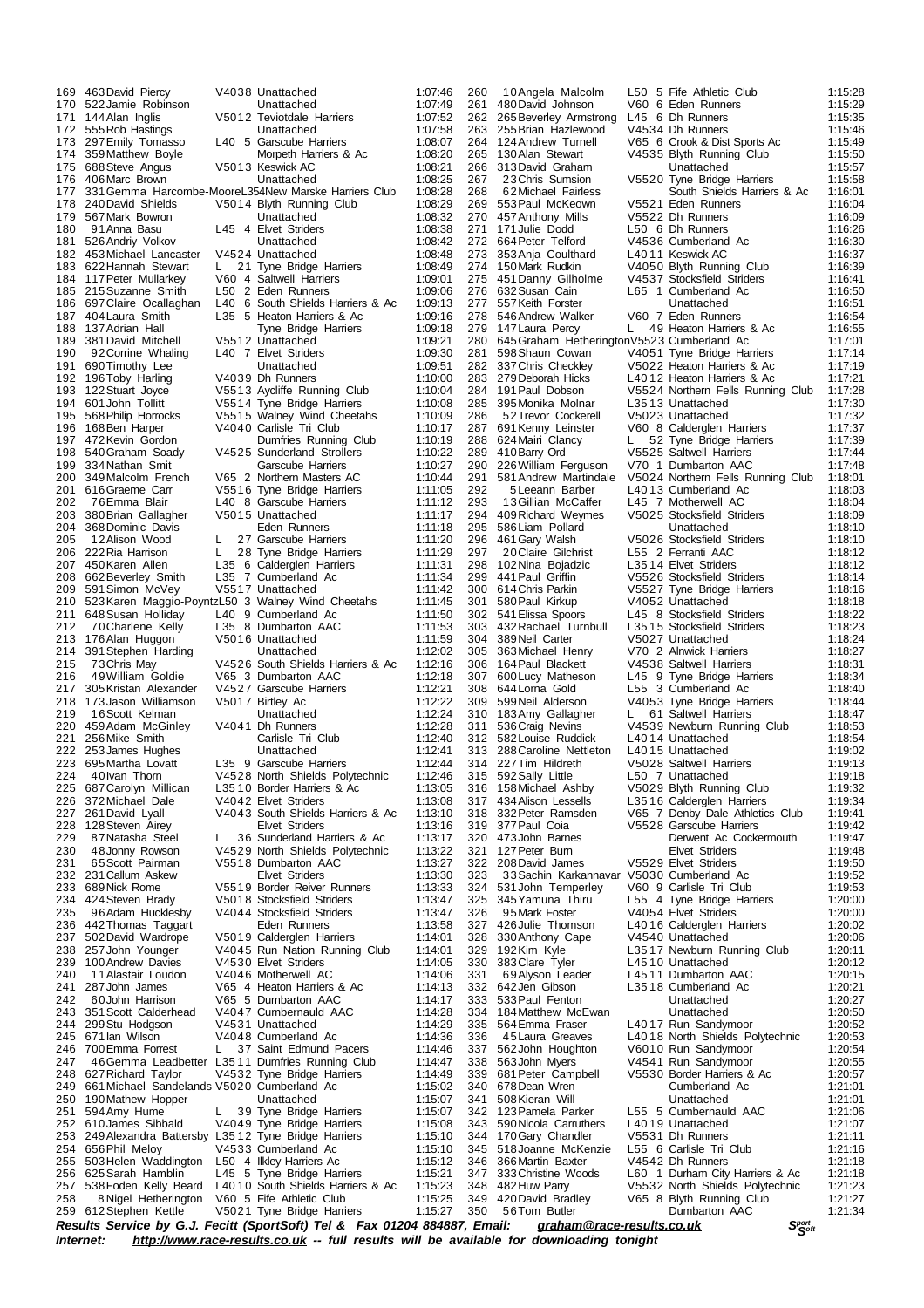351 6 Kim Matthews L60 2 Elswick Harriers 1:21:36<br>352 427 Claire McSorley L35 19 Calderglen Harriers 1:21:38 427Claire McSorley L35 19 Calderglen Harriers 1:21:38 650Richard Jewell V4543 Cumberland Ac 1:21:41 530Olivia Kidd L 80 Eden Runners 1:21:45 548 Mark Rutherford V4544 Unattached<br>105 Trish Kay 160 3 Avcliffe Runr 405Trish Kay L60 3 Aycliffe Running Club 1:21:49 236Krayg Storey Blyth Running Club 1:21:52 358 511 Katie Bird L 82 Eden Runners 1:21:53<br>359 375 David Hamill V6011 Garscube Harriers 1:21:55 375David Hamill V6011 Garscube Harriers 1:21:55 280Jennifer Hughes L35 20 Heaton Harriers & Ac 1:21:55 485David Brown V5533 North Shields Polytechnic 1:21:56 699 Garry Bower<br>378 Gerard Mullen 378Gerard Mullen V6012 Calderglen Harriers 1:22:10 143Alison Cummings L60 4 Blyth Running Club 1:22:27 385Emma McCabe L40 20 Elvet Striders 1:22:28 1:22:37<br>361 Saltwell Harriers 1:22:46 162Matthew Harvey Saltwell Harriers 1:22:46 571Gordon Hindson V5032 Blackhill Bounders 1:22:52 87 Tyne Bridge Harriers 1:22:54<br>545 Elvet Striders 1:23:03 400Marc Watson V4545 Elvet Striders 1:23:03 302Theresa Miln L55 7 Garscube Harriers 1:23:09 209Brian Kerr V5033 Dh Runners 1:23:12 373 573Tony Brooke V5034 Eden Runners<br>374 245Natasha Powell L 89 Derwent Valley 245Natasha Powell L 89 Derwent Valley Running Club 1:23:35 499 Maureen Dickson 492William Buchanan V70 3 Calderglen Harriers 1:23:53 377 669Caron White L45 12 Cumberland Ac 1:23:55 509Sophie Jackson L 92 Redcar Running Club 1:24:07 560Julie Gate L50 8 Eden Runners 1:24:13 365Nigel Harrison V5534 Unattached 1:24:15 L60 7 Dumfries Harriers 630Karen Bowler L70 1 Cumberland Ac 1:24:17 383 418 Carly Reid L20 1 Calderglen Harriers<br>384 290 Rachel Mann L40 21 Kendal Amateur Atl 290Rachel Mann L40 21 Kendal Amateur Athletic Club 1:24:27 251Andrea Sutherland L35 21 Derwentside Ac 1:24:29 386 565 Alastair Elliott V5035 Unattached 1:24:30<br>387 679 Graham Millican V4055 Border Harriers & Ac 1:24:35 679Graham Millican V4055 Border Harriers & Ac 1:24:35 188Philip Young V5036 Unattached 1:24:40 389 693Sara McKnight L45 13 Saltwell Harriers 1:24:41 318Billy Shaw V5037 Blyth Running Club 1:24:46 111Rachel Read L55 8 Millom Striders 1:24:49 510Elizabeth Clark L55 9 Unattached 1:24:50 42Quynh Nguyen L40 22 North Shields Polytechnic 1:24:51 572Marie Bell L45 14 Heaton Harriers & Ac 1:24:53 77James Boyle V4546 Garscube Harriers 1:24:55 628Natalie Appleton L 104 Cumberland Ac 1:25:04 649Stephen Jackson V6013 Cumberland Ac 1:25:05 398 268Kerrie Fiddler L50 9 Dh Runners 1:25:06 399 274 Danielle Cooper L35 22 Blyth Running Club 1:25:09<br>400 439 Joanne Watson L45 15 North Shields Polytechnic 1:25:10 439Joanne Watson L45 15 North Shields Polytechnic 1:25:10 145Janice Stewart L45 16 Blyth Running Club 1:25:12 339 Gary Story<br>436 Carolle Speed 403 436 Carolle Speed L50 10 Unattached 1:25:24<br>404 53 Peter Walsh V65 9 Dumbarton AAC 1:25:26 404 53 Peter Walsh V65 9 Dumbarton AAC 1:25:26<br>405 83 Scott Kennedy V5038 Dumbarton AAC 1:25:26 83Scott Kennedy V5038 Dumbarton AAC 1:25:27 361Lisa Scorer L40 23 Blyth Running Club 1:25:59 114Gillian Donaldson L50 11 Saltwell Harriers 1:26:08 169 Dale Kin-Cleaves<br>527 John Woolridge VZ0 527John Woolridge V70 4 Border Harriers & Ac 1:26:20 410 266 Barbara Bone L 112 Heaton Harriers & Ac 1:26:39<br>411 129 Claire Mason L55 10 Blyth Running Club 1:26:43 129 Claire Mason L55 10 Blyth Running Club 1:26:43<br>155 Mhairi Donnelly L35 23 Heaton Harriers & Ac 1:26:44 155Mhairi Donnelly L35 23 Heaton Harriers & Ac 1:26:44 638Bev Faulder L45 17 Cumberland Ac 1:26:46 L55 11 Saltwell Harriers 64Joanne Camps L40 24 South Shields Harriers & Ac 1:27:03 416 101 Lottie Collier L35 24 Elvet Striders 1:27:09<br>417 3 Catherine Ramsay L40 25 Unattached 1:27:10 417 3 Catherine Ramsay 140 25 Unattached 1:27:10<br>418 672 Malcolm Wood 1:5335 Cumberland Ac 1:27:22 672Malcolm Wood V5535 Cumberland Ac 1:27:22 419 486 Graeme Kemp  $V4547$  Unattached 1:27:25<br>420 181 Ed Snape Unattached 1:27:25 181Ed Snape Unattached 1:27:25 247Gary Palmer V5039 Cumberland Ac 1:27:26 241Susan Browning L50 12 Blyth Running Club 1:27:38 519 Heather Barrass L40 26 Blyth Running Club<br>537 David Challis V40 56 Eden Runners 537David Challis V4056 Eden Runners 1:27:59 673Laura Wylie L35 25 Cumberland Ac 1:28:10 128:14 L4027 North Shields Polytechnic 1:28:14 427 566 Caroline Bowron L35 26 Unattached 1:28:14<br>428 615 Gill Parkin L55 12 Tune Bridge Harriers 1:28:16 615Gill Parkin L55 12 Tyne Bridge Harriers 1:28:16 V5040 Cumberland Ac 292Paula Atkinson L45 18 South Shields Harriers & Ac 1:28:24 430 292 Paula Atkinson L45 18 South Shields Harriers & Ac 1:28:24<br>431 507 Marie Milligan L40 28 Unattached 1:28:24<br>432 607 Andrew Norton Tyne Bridge Harriers 1:28:34 607Andrew Norton Tyne Bridge Harriers 1:28:34 433 260 Andrew Russell V5041 Unattached 1:28:43<br>434 1981 eanne Hymers 1.3527 Newburn Running Club 1:28:47 198Leanne Hymers L35 27 Newburn Running Club 1:28:47 L 129 North Shields Polytechnic 436 219 Theresa Rugman-JonesL5013 Elvet Striders 1:28:53<br>437 82 Paul Collins 1:2536 Garscube Harriers 1:29:02 437 82Paul Collins V5536 Garscube Harriers 1:29:02<br>438 636 Elizabeth Dodd L40 29 Cumberland Ac 1:29:05 438 636 Elizabeth Dodd L40 29 Cumberland Ac 1:29:05<br>439 484 Karen Littlejohn L35 28 Dumfries Running Club 1:29:10 484Karen Littlejohn L35 28 Dumfries Running Club 1:29:10 440 521 Andrew Hemsley V5537 Walney Wind Cheetahs 1:29:13<br>441 593 Ria Knox L35 29 Tyne Bridge Harriers 1:29:22 L35 29 Tyne Bridge Harriers

 666Martin Trainor V4057 Cumberland Ac 1:29:33 327Mark Evans V4548 Unattached 1:29:40 264Lisa Love L40 30 Unattached 1:30:07 479Sally Nutter L45 19 Keswick AC 1:30:30 478 Nicky Butler L55 13 Keswick AC<br>500 Sharon Barry 1:50:14 Unattached 447 500 Sharon Barry L50 14 Unattached 1:30:41<br>448 142 Heather Barker LL 138 Unattached 1:30:47 142Heather Barker L 138 Unattached 1:30:47 289Ian Robinson V6014 Eden Runners 1:30:49 450 414Mary Cox L65 2 Garscube Harriers 1:31:23<br>451 506 Christopher Winspear V5538 Unattached 1:31:29 451 506Christopher WinspearV5538 Unattached 1:31:29<br>452 186Steph Greenwell L 140 Elvet Striders 1:31:43 452 186 Steph Greenwell L 140 Elvet Striders 1:31:43<br>453 107 John Lunton V5539 Unattached 1:32:01 407 John Lupton<br>166 Kirsty Nelson 166Kirsty Nelson L45 20 Elvet Striders 1:32:06 467Noel O'Donnell V4058 North East Project 1:32:16 228Rebecca Jones L45 21 Saltwell Harriers 1:32:19 194 Julie Schneider L45 22 Saltwell Harriers 1:32:36<br>505 Becky Grocott L35 30 Newburn Running Club 1:32:52 505Becky Grocott L35 30 Newburn Running Club 1:32:52 609Caroline Meaney L35 31 Tyne Bridge Harriers 1:32:55 L4523 Saltwell Harriers<br>s Tyne Bridge Harriers 623Alexios Antonopoulos Tyne Bridge Harriers 1:33:06 462 214 Stuart Lowthian V6015 Eden Runners 1:33:09<br>463 488 Carole Watt L60 8 North Shields Polytechnic 1:33:13 488Carole Watt L60 8 North Shields Polytechnic 1:33:13 180Anthony Nicholson V5042 Dh Runners 1:33:14 465 38John Davidson V6016 North East Veterans Ac 1:33:20 466 525 Patricia Milton L60 9 Unattached 1:33:21<br>467 103 Wendy Littlewood L40 31 Elvet Striders 11:33:30 167 103 Wendy Littlewood L40 31 Elvet Striders 1:33:30<br>468 370 Russell Couper 105540 Calderglen Harriers 1:33:54 468 370 Russell Couper V5540 Calderglen Harriers 1:33:54<br>469 371 Julia Whittle L5015 Calderglen Harriers 1:34:14 371Julia Whittle L50 15 Calderglen Harriers 1:34:14 470 514 Rowan Nidd V4059 Unattached 1:34:24 1:34:24 471 619 Alexander Anderson V70 5 Tyne Bridge Harriers 1:34:27<br>472 204 Karen Satterley L45 24 Newburn Running Club 1:34:30 L45 24 Newburn Running Club 473 663 Helen Sparks L35 32 Cumberland Ac 1:34:31<br>474 487 Wendy Gass L50 16 Unattached 1:34:34 474 487 Wendy Gass L50 16 Unattached 1:34:34<br>475 534 Samantha Cook L45 25 Unattached 1:34:34 534Samantha Cook L45 25 Unattached 1:34:34 652Kimberly Kelly L 155 Cumberland Ac 1:34:36 433Rebecca Tindle L40 32 North Shields Polytechnic 1:35:07 360Alyson Robson L45 26 Blyth Running Club 1:35:15 620Jessica Anderson L65 3 Tyne Bridge Harriers 1:35:30 480 284Raghu Vedapanakal V4549 Derwent Ac Cockermouth 1:35:44 481 26Debra Thompson L55 14 Elvet Striders 1:35:46<br>482 587 Brian Richardson V5541 Blackhill Bounders 1:35:49 587Brian Richardson V5541 Blackhill Bounders 1:35:49 483 655 Karen McLean 160 10 Cumberland Ac 1:35:57<br>484 667 Elisa Trainor 1.35:33 Cumberland Ac 1:35:57 667Elisa Trainor L35 33 Cumberland Ac 1:35:57 545David McGinn V4550 Dh Runners 1:36:13 267Philip Askew V4060 Saltwell Harriers 1:36:34 32Aileen Scott L50 17 Elvet Striders 1:36:37 488 59Lisa Ridley 1.56018 Unattached 1:36:45<br>11:37:09 1:37:09 169 1:37:09 L4527 Cumberland Ac 651Robyn Jewell L45 27 Cumberland Ac 1:37:09 668Joseph Walker V70 6 Cumberland Ac 1:37:40 491 665John Thompson V6510 Cumberland Ac 1:37:41<br>492 529Steve Campbell V6511 Unattached 1:38:00 529Steve Campbell V6511 Unattached 1:38:00 476 Kerry Jardine L 165 Dumfries Running Club 1:38:09<br>475 Fiona Jardine L 15515 Dumfries Running Club 1:38:09 475Fiona Jardine L55 15 Dumfries Running Club 1:38:09 304Sue Hodgson L50 19 Unattached 1:38:14 301Shabana Ahmed L35 34 Unattached 1:38:15 574Louise Farmer L45 28 Unattached 1:38:26 577Laura Knowles L35 35 Unattached 1:39:03 V6512 Low Fell Rc 250Gail Jones L55 16 Unattached 1:39:26 501 153Caroline Najafi 1 160 11 Saltwell Harriers 1:39:40<br>502 338Lisa Elstob 1:5920 Saltwell Harriers 1:39:52 338Lisa Elstob L50 20 Saltwell Harriers 1:39:52 30Alan Scott V5542 Elvet Striders 1:39:53 271Joanne BiddlecombeL4033 Saltwell Harriers 1:39:54 L70 2 Garscube Harriers 25Sophie Dennis L35 36 Elvet Striders 1:40:33 507 551Janice Talbot L55 17 Bodyfit Cumbria RC 1:41:28 283Sharon Coxon L45 29 Unattached 1:41:37 324Suzanne Forster L50 21 Dh Runners 1:41:41 510 235 Laura Farmer L 180 Unattached 1:41:43<br>511 306 Chris Ryan V6513 Clydesdale Harriers 1:41:56 306Chris Ryan V6513 Clydesdale Harriers 1:41:56 210Natalie Bingham L 181 Dh Runners 1:41:58 294Rosie Reynolds L40 34 Saltwell Harriers 1:42:17 575Gregg Nugent V5043 Unattached 1:42:31 643Rebecca Glynn L 183 Cumberland Ac 1:42:36 640Gillian Fletcher L50 22 Cumberland Ac 1:42:50 637Brenda Elliott L50 23 Cumberland Ac 1:42:50 113Nicola Shaverin L45 30 Saltwell Harriers 1:42:54 519 141 Ian Swanston v 5543 Saltwell Harriers 1:42:54<br>520 348 Sean McGleenan v 6017 Dumfries Running Club 1:43:16 V6017 Dumfries Running Club 148Colin Brown V5044 Blyth Running Club 1:43:31 491Gillian McDougall L50 24 Unattached 1:43:45 495Chris Whitby V5544 Cumberland Ac 1:43:45 493Wendy Beesley L50 25 Dh Runners 1:43:46 496Mary Messenger L50 26 Dh Runners 1:43:47 516Gill Harding L60 12 Dh Runners 1:43:50 452Robin Hargreaves V5045 Unattached 1:43:53 277Carla Telfer L45 31 Bellahouston Road Runners 1:43:58 550Rachel Martin L35 37 Unattached 1:43:59 585John Martin V4061 Unattached 1:43:59 118Nichola Stewart L45 32 Unattached 1:44:14 V5545 Unattached

Results Service by G.J. Fecitt (SportSoft) Tel & Fax 01204 884887, Email: [graham@race-results.co.uk](mailto:graham@race-results.co.uk)<br>Internet: http://www.race-results.co.uk -- full results will be available for downloading topight *Internet: <http://www.race-results.co.uk> -- full results will be available for downloading tonight*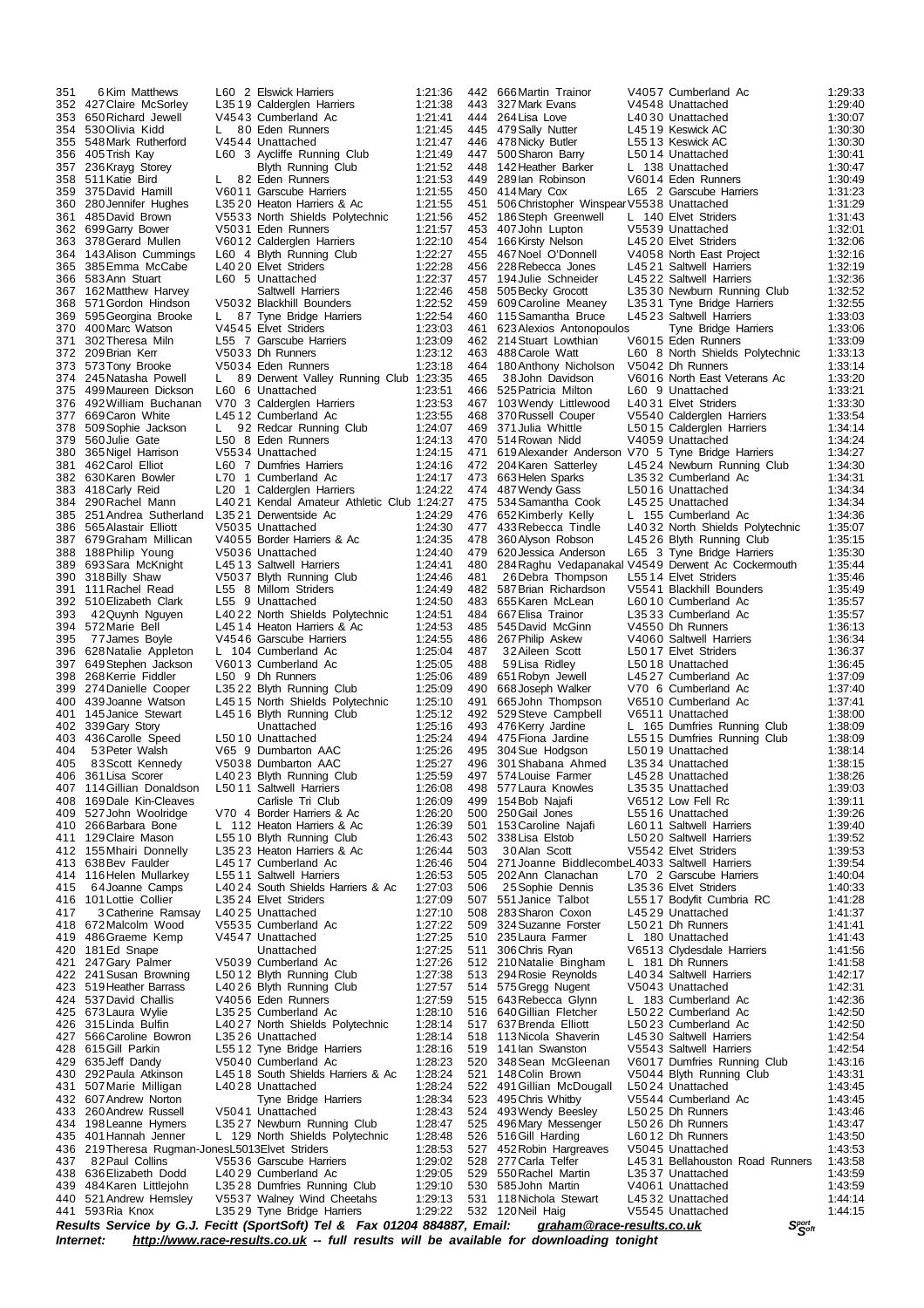| 533 193 Val Braybrooks  | L6013 Halmer Harriers           |         | 1:44:52   545   618   Michael Nemeth   | Tyne Bridge Harriers       | 1:49:14 |
|-------------------------|---------------------------------|---------|----------------------------------------|----------------------------|---------|
| 534 243 Jim Nicholson   | V70 7 Elvet Striders            | 1:45:09 | 546 367 Kathryn Sinsheimer             | L6014 Unattached           | 1:50:04 |
| 535 657 Amie Meloy      | L4035 Cumberland Ac             |         | 1:45:12 547 104 Sharon Pattison        | L4536 Unattached           | 1:51:03 |
| 536 676 Kate Pearson    | L4036 Cumberland Ac             | 1:45:12 | 548 413 Cheryl Charlton                | L4037 Jarrow & Hebburn Ac  | 1:53:34 |
| 537 653 Tracey Kennett  | L4533 Cumberland Ac             |         | 1:45:13  549  75 Carol Davison         | L5028 Elvet Striders       | 1:56:49 |
| 538 694 Simon Wilkinson | V4551 Unattached                | 1:46:47 | 550 425 Hayley Fleming                 | L3538 Unattached           | 1:57:11 |
| 539 262 Anabel Drought  | L5027 North Shields Polytechnic | 1:46:57 | 551 197 Martin Waugh                   | Saltwell Harriers          | 2:01:54 |
| 540 263 Leslie Nixon    | V6514 Unattached                | 1:46:57 | 552 175 Linda Haque                    | L5519 Saltwell Harriers    | 2:02:28 |
| 541 556 Annabelle Allen | L5518 Bodyfit Cumbria RC        | 1:47:39 | 553 416 Kate Mukungu                   | L4537 Jarrow & Hebburn Ac  | 2:07:45 |
| 542 160 Lesley Grieve   | L65 4 Millom Striders           | 1:48:35 | 554 357 Reginald Checkley              | V70 8 Heaton Harriers & Ac | 2:15:54 |
| 543 569 Wendy Boyer     | L4534 Unattached                | 1:49:03 | 555 528 Kevin Donnell                  | Unattached                 | 2:15:55 |
| 544 617 Michelle Nemeth | L4535 Tyne Bridge Harriers      |         | 1:49:13    556    212    Shelley Myers | L3539 Millom Striders      | 2:15:58 |
|                         |                                 |         |                                        |                            |         |

### **Brampton - Men — TEAM RESULTS NOTE:Unattached and non-counters are DELETEDbefore teams are calculated**

| 1 Border Harriers & Ac<br>2 Keswick AC<br>3 Richmond & Zetland Harriers<br>4 Gateshead Harriers & Ac<br>5 Tyne Bridge Harriers<br>6 North Shields Polytechnic<br><b>Garscube Harriers</b><br>8 Elswick Harriers<br>9 Cambuslang Harriers<br>10 Birtley Ac<br>11 Sunderland Strollers<br>12 Dumbarton AAC<br>13 South Shields Harriers & Ac<br>14 Jarrow & Hebburn Ac<br>15 Eden Runners<br>16 Elvet Striders<br>17 Heaton Harriers & Ac<br>18 Dumfries Running Club<br>19 Cumbernauld AAC<br>20 North East Project<br>21 Blyth Running Club<br>22 Saltwell Harriers<br>23 Morpeth Harriers & Ac<br>24 Cumberland Ac<br>25 Carlisle Tri Club<br>26 Calderglen Harriers | $50 -$<br>$55 -$<br>$85 -$<br>$144 -$<br>163 —<br>$174 -$<br>195 —<br>$220 -$<br>$223 -$<br>$226 -$<br>233 —<br>$259 -$<br>$263 -$<br>$269 -$<br>$296 -$<br>336 — | 45 — 12 Mark Emmerson<br>8 Mark Walsh<br>5 Rob Scott<br>67 - 10 Conrad Franks<br>17 Tom Charlton<br>7 David Green<br>41 James Wilkes<br>34 Andrew Ball<br>22 Stephen Wylie<br>$211 - 14$ David Young<br>$212 - 45$ Andrew Forbes<br>$212 - 21$ Craig Prior<br>57 Chris Camps<br>49 Jack Brown<br>16 Richard Keefe<br>70 Michael Littlewood<br>66 Jack Shawcross<br>75 Alan Baxter<br>71 David Hogg<br>3 Kieran Walker<br>88 Henry Madden<br>339 - 83 lain Armstrong<br>341 - 102 Graeme Thorpe<br>342 - 90 Paul Ferguson<br>351 — 97 Wayne Greig<br>443 — 79 Christopher McCarron167 | 15 Blain Rooney<br>9 Sam Stead<br>11 Carl Jones<br>19 Reece Jefferson<br>25 Sparrow Morley<br>29 James Anderson 108 Patrick Drought<br>54 Simon Sheridan<br>55 Scott Brady<br>48 Stuart Gibson<br>44 Kieron Day<br>60 Luke McCormack 107 Neil Procter<br>40 Stuart McGillivray 151 William Goldie<br>65 Simon May<br>58 Jonathan Gilroy 116 Paul Simpson<br>61 Steven Agar<br>81 Allan Renwick<br>93 Ian Norman<br>89 Kevin McQueen<br>92 Paul Stoddart<br>36 Stephen Swales 257 Noel O'Donnell<br>122 Steven French<br>119 Sam Harrison<br>105 Gavin Bayne<br>124 Paul Thomas<br>111 David Postill | 18 Paul Graves<br>33 Russell Maddams<br>39 Stefanos Stephanou<br>38 Kevin Connolly<br>43 David Wright<br>68 Daniel Scroop<br>85 Richard Houghton<br>125 Bruce Shaw<br>153 Jason Williamson<br>98 George Arthur<br>149 Dominic Davis<br>82 Lindsay McEwan<br>100 Calum Mills<br>99 Kevin McCaig<br>106 Ross McEachern<br>126 Steven Jones<br>137 Peter Mullarkey<br>134 Matthew Boyle<br>128 Ian McDougall<br>143 Ben Harper<br>David Wardrope 197 Kenny Leinster |
|-----------------------------------------------------------------------------------------------------------------------------------------------------------------------------------------------------------------------------------------------------------------------------------------------------------------------------------------------------------------------------------------------------------------------------------------------------------------------------------------------------------------------------------------------------------------------------------------------------------------------------------------------------------------------|-------------------------------------------------------------------------------------------------------------------------------------------------------------------|--------------------------------------------------------------------------------------------------------------------------------------------------------------------------------------------------------------------------------------------------------------------------------------------------------------------------------------------------------------------------------------------------------------------------------------------------------------------------------------------------------------------------------------------------------------------------------------|-----------------------------------------------------------------------------------------------------------------------------------------------------------------------------------------------------------------------------------------------------------------------------------------------------------------------------------------------------------------------------------------------------------------------------------------------------------------------------------------------------------------------------------------------------------------------------------------------------|------------------------------------------------------------------------------------------------------------------------------------------------------------------------------------------------------------------------------------------------------------------------------------------------------------------------------------------------------------------------------------------------------------------------------------------------------------------|
| 27 Dh Runners                                                                                                                                                                                                                                                                                                                                                                                                                                                                                                                                                                                                                                                         |                                                                                                                                                                   | 475 — 139 Toby Harling                                                                                                                                                                                                                                                                                                                                                                                                                                                                                                                                                               | 154 Adam McGinley 182 Brian Hazlewood                                                                                                                                                                                                                                                                                                                                                                                                                                                                                                                                                               |                                                                                                                                                                                                                                                                                                                                                                                                                                                                  |
|                                                                                                                                                                                                                                                                                                                                                                                                                                                                                                                                                                                                                                                                       |                                                                                                                                                                   |                                                                                                                                                                                                                                                                                                                                                                                                                                                                                                                                                                                      |                                                                                                                                                                                                                                                                                                                                                                                                                                                                                                                                                                                                     |                                                                                                                                                                                                                                                                                                                                                                                                                                                                  |
| 28 Stocksfield Striders                                                                                                                                                                                                                                                                                                                                                                                                                                                                                                                                                                                                                                               |                                                                                                                                                                   | 520 — 164 Steven Brady                                                                                                                                                                                                                                                                                                                                                                                                                                                                                                                                                               | 165 Adam Hucklesby 191 Danny Gilholme                                                                                                                                                                                                                                                                                                                                                                                                                                                                                                                                                               |                                                                                                                                                                                                                                                                                                                                                                                                                                                                  |
| 29 Blackhill Bounders                                                                                                                                                                                                                                                                                                                                                                                                                                                                                                                                                                                                                                                 |                                                                                                                                                                   | 627 — 127 Stephen McDonald 235 Gordon Hindson 265 Brian Richardson                                                                                                                                                                                                                                                                                                                                                                                                                                                                                                                   |                                                                                                                                                                                                                                                                                                                                                                                                                                                                                                                                                                                                     |                                                                                                                                                                                                                                                                                                                                                                                                                                                                  |

## **Brampton - Men (Vets) — TEAM RESULTS**

### **NOTE:Unattached and non-counters are DELETEDbefore teams are calculated**

| 1 Border Harriers & Ac<br>2 Gateshead Harriers & Ac | $36 -$<br>$69 -$ | 3 Paul Graves<br>15 Kevin Connolly           | 13 Stephen Weston<br>17 Steven Medd | 20 Bob Hodgson<br>37 Paul Attley |
|-----------------------------------------------------|------------------|----------------------------------------------|-------------------------------------|----------------------------------|
| 3 Keswick AC                                        | $91 -$           | 1 Mark Walsh                                 | 11 Russell Maddams                  | 79 Steve Angus                   |
| 4 Garscube Harriers                                 | $92 -$           | 23 Simon Sheridan                            | 30 Daniel Scroop                    | 39 Martin Strachan               |
| 5 South Shields Harriers & Ac                       | $104 -$          | 24 Chris Camps                               | 28 Simon May                        | 52 George Arthur                 |
| 6 Sunderland Strollers                              | $105 -$          | 19 Andrew Forbes                             | 26 Luke McCormack                   | 60 Neil Procter                  |
| 7 Tyne Bridge Harriers                              |                  | $107 - 18$ David Wright                      | 44 Richard Tailford                 | 45 Alasdair Blain                |
| 8 Elvet Striders                                    | $112 -$          | 31 Michael Littlewood                        | 40 Allan Renwick                    | 41 Lindsay McEwan                |
| 9 Dumfries Running Club                             |                  | $135 - 36$ Alan Baxter                       | 46 Kevin McQueen                    | 53 Kevin McCaig                  |
| 10 Cumbernauld AAC                                  |                  | $140 - 32$ David Hogg                        | 49 Paul Stoddart                    | 59 Ross McEachern                |
| 11 North Shields Polytechnic                        |                  | 196 - 61 Patrick Drought                     | 66 Ben Willcox                      | 69 James Thompson                |
| 12 Cumberland Ac                                    |                  | 198 - 47 Paul Ferguson                       | 75 Ian McDougall                    | 76 Antony Briscoe                |
| 13 Dumbarton AAC                                    | $206 -$          | 16 Stuart McGillivray                        | 91 William Goldie                   | 99 Scott Pairman                 |
| 14 Heaton Harriers & Ac                             |                  | $213 - 50$ lan Norman                        | 56 Jason Wall                       | 107 John James                   |
| 15 Blyth Running Club                               |                  | $224 - 71$ Steven French                     | 73 Steven Jones                     | 80 David Shields                 |
| 16 Saltwell Harriers                                |                  | $256 - 42$ lain Armstrong                    | 81 Peter Mullarkey                  | 133 Barry Ord                    |
| 17 Eden Runners                                     |                  | 266 - 27 Steven Agar                         | 117 David Johnson                   | 122 Paul McKeown                 |
| 18 Dh Runners                                       | $294 -$          | 82 Toby Harling                              | 94 Adam McGinley                    | 118 Brian Hazlewood              |
| 19 Carlisle Tri Club                                |                  | 299 - 63 David Postill                       | 86 Ben Harper                       | 150 John Temperley               |
| 20 Stocksfield Striders                             |                  | $329 - 101$ Steven Brady                     | 102 Adam Hucklesby                  | 126 Danny Gilholme               |
| 21 Calderglen Harriers                              |                  | 398 - 103 David Wardrope                     | 132 Kenny Leinster                  | 163 Gerard Mullen                |
| 22 Blackhill Bounders                               |                  | 429 - 74 Stephen McDonald 164 Gordon Hindson |                                     | 191 Brian Richardson             |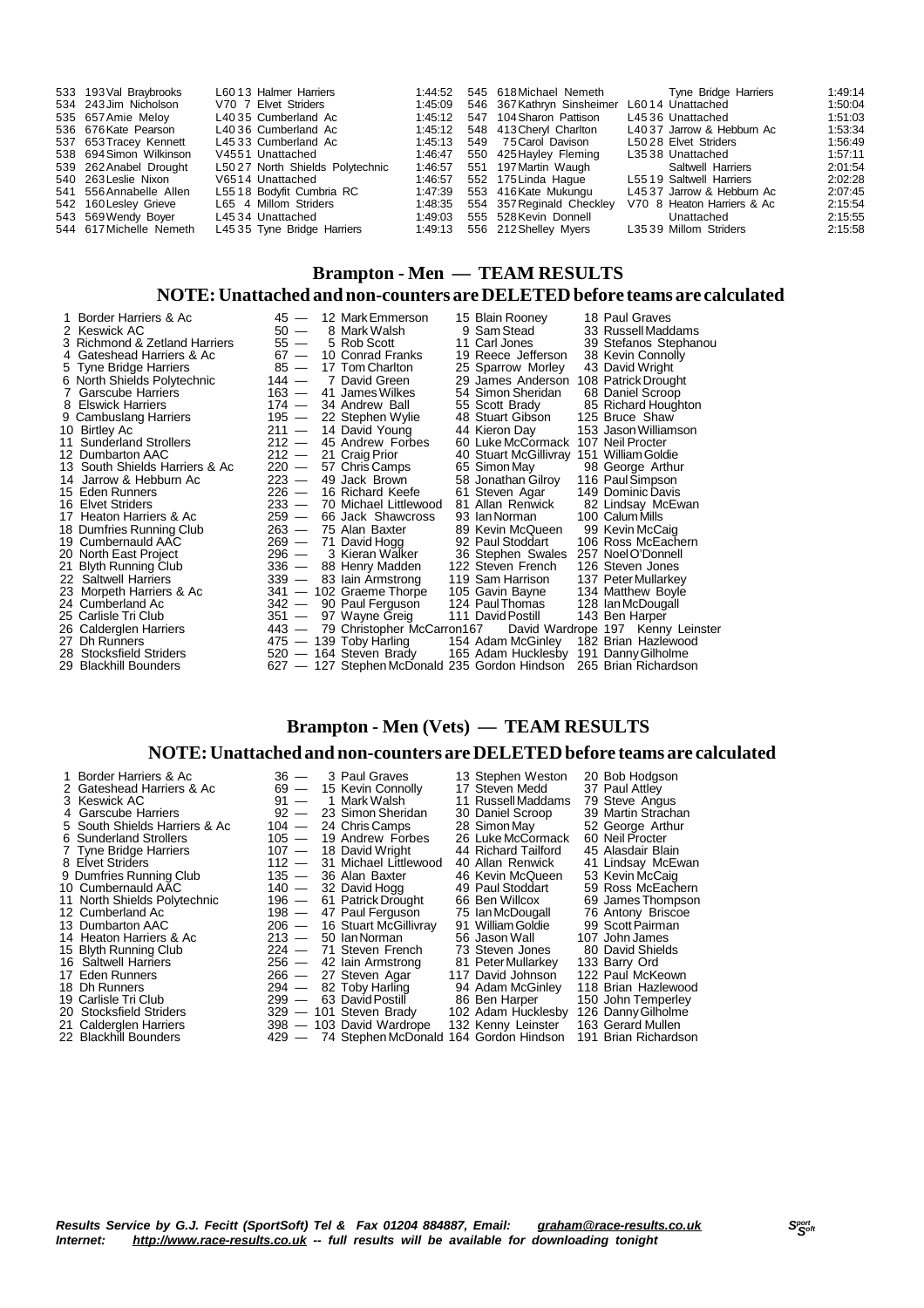**Brampton - Men — FINAL RESULTS**

|          | Pos Num Name Cat/Pos                     |                  | Club                                                 | Time           |            |                                                |                                                               |                    |
|----------|------------------------------------------|------------------|------------------------------------------------------|----------------|------------|------------------------------------------------|---------------------------------------------------------------|--------------------|
| 1        | 460 Andrew Heyes                         |                  | Hallamshire Harriers Sheffield                       | 48:42          | 84         | 392 Richard Foster                             | Vegan Runners Uk                                              | 1:00:19            |
| 2        | 698 Mello Elisha De                      |                  | Rugby & Northampton AC                               | 49:18          | 85         | 456 Richard Benson                             | Unattached                                                    | 1:00:27            |
| 3        | 466 Kieran Walker                        |                  | North East Project                                   | 49:59          | 86<br>87   | 39 Paul Attley<br>379 Dean Winter              | V4025 Gateshead Harriers & Ac<br>V4513 Barnsley Athletic Club | 1:00:41<br>1:00:53 |
| 4        | 445 Matthew Grieve                       |                  | Leeds City Athletic Club                             | 50:12          | 88         | 470 Christopher McCarron                       | Calderglen Harriers                                           | 1:00:57            |
| 5        | 396 Rob Scott                            |                  | Richmond & Zetland Harriers                          | 50:21          | 89         | 343 Martin Strachan                            | V4026 Garscube Harriers                                       | 1:01:05            |
| 6        | 374L Gamble-Thompson                     |                  | New Marske Harriers Club                             | 50:23          | 90         | 93 Allan Renwick                               | V50 3 Elvet Striders                                          | 1:01:08            |
| 7        | 229 David Green                          | V40 <sub>1</sub> | North Shields Polytechnic<br><b>Keswick AC</b>       | 50:26<br>50:42 | 91         | 438 Gerry Healy                                | V4027 Unattached                                              | 1:01:09            |
| 8<br>9   | 110 Mark Walsh<br>547 Sam Stead          |                  | Keswick AC                                           | 50:44          | 92         | 94 Lindsay McEwan                              | V4514 Elvet Striders                                          | 1:01:09            |
| 10       | 455 Conrad Franks                        |                  | Gateshead Harriers & Ac                              | 51:51          | 93         | 131 lain Armstrong                             | V4028 Saltwell Harriers                                       | 1:01:12            |
| 11       | 402 Carl Jones                           |                  | V45 1 Richmond & Zetland Harriers                    | 52:23          | 94         | 207 Rob Andrew                                 | V55 2 Alnwick Harriers                                        | 1:01:22            |
| 12       | 41 David Holmes                          |                  | V <sub>40</sub> 2 Unattached                         | 52:46          | 95         | 356 Richard Houghton                           | <b>Elswick Harriers</b>                                       | 1:01:26            |
| 13       | 682 Mark Emmerson                        |                  | Border Harriers & Ac                                 | 53:08          | 96         | 84 Richard Tailford                            | V55 3 Tyne Bridge Harriers                                    | 1:01:32            |
| 14       | 458 George Foster                        |                  | Ambleside Ac                                         | 53:37          | 97         | 606 Alasdair Blain                             | V4029 Tyne Bridge Harriers                                    | 1:01:32            |
| 15       | 382 David Young                          |                  | Birtley Ac                                           | 53:40          | 98<br>99   | 135 Henry Madden<br>477 Kevin McQueen          | <b>Blyth Running Club</b>                                     | 1:01:44            |
| 16       | 498 Blain Rooney                         |                  | Border Harriers & Ac                                 | 53:44          | 100        | 639 Paul Ferguson                              | V50 4 Dumfries Running Club<br>V4030 Cumberland Ac            | 1:01:47<br>1:01:51 |
| 17       | 561 Richard Keefe                        |                  | Eden Runners                                         | 53:59          | 101        | 554 Gary Dover                                 | V55 4 Glaxo Hoad Hill Harriers                                | 1:01:53            |
| 18       | 604 Tom Charlton                         |                  | Tyne Bridge Harriers                                 | 54:04          |            | 102 321 Paul Stoddart                          | V4515 Cumbernauld AAC                                         | 1:01:58            |
| 19       | 680 Paul Graves                          |                  | V40 3 Border Harriers & Ac                           | 54:17          |            | 103 428 lan Norman                             | V60 1 Heaton Harriers & Ac                                    | 1:02:07            |
| 20       | 504 Matthew Cooper                       |                  | Unattached                                           | 54:30          |            | 104 626 Neil Eyes                              | Tyne Bridge Harriers                                          | 1:02:09            |
| 21<br>22 | 68 Reece Jefferson<br>417 Nathan Postill |                  | Gateshead Harriers & Ac<br>Border Harriers & Ac      | 54:38<br>54:39 |            | 105 683 Jonny Lowe                             | V4031 Border Harriers & Ac                                    | 1:02:10            |
| 23       | 312 Craig Prior                          |                  | Dumbarton AAC                                        | 54:50          |            | 106 701 Karl Field                             | Pudsey Pacers Rc                                              | 1:02:13            |
| 24       | 469 Stephen Wylie                        | V50 1            | Cambuslang Harriers                                  | 54:58          |            | 107 221 Wayne Greig                            | Carlisle Tri Club                                             | 1:02:17            |
| 25       | 276 Andrew Heppell                       |                  | V40 4 Gosforth Harriers & Ac                         | 55:00          |            | 108 246 George Arthur                          | V55 5 South Shields Harriers & Ac                             | 1:02:26            |
| 26       | 132 Alistair Gudgin                      |                  | Fife Athletic Club                                   | 55:22          |            | 109 394 Kevin McCaig                           | V60 2 Dumfries Running Club                                   | 1:02:46            |
| 27       | 613 Sparrow Morley                       |                  | Tyne Bridge Harriers                                 | 55:24          |            | 110 151 Calum Mills                            | Heaton Harriers & Ac                                          | 1:02:51            |
| 28       | 336 Greg Walker                          |                  | V40 5 Teviotdale Harriers                            | 55:26          | 111        | 237 David Butterly                             | V4516 Garscube Harriers                                       | 1:02:58            |
| 29       | 223 Matthew Hornsby                      |                  | V40 6 Durham City Harriers & Ac                      | 55:30          | 112        | 88Graeme Thorpe<br>113 358 Jason Wall          | V4517 Morpeth Harriers & Ac                                   | 1:03:06            |
| 30       | 446 David Hall                           |                  | Corstorphine AAC                                     | 55:31          |            | 114 119 Matthew Archer                         | V4518 Heaton Harriers & Ac<br>V4032 Elvet Striders            | 1:03:19<br>1:03:27 |
| 31       | 319 James Anderson                       |                  | North Shields Polytechnic                            | 55:33          |            | 115 206 Gavin Bayne                            | V65 1 Morpeth Harriers & Ac                                   | 1:03:33            |
| 32       | 411 Paul Graham                          |                  | V40 7 Netherhall AC                                  | 55:39          |            | 116 589 Andrew Potts                           | V50 5 Unattached                                              | 1:03:42            |
| 33       | 232 James Bowness                        |                  | Unattached                                           | 55:43          |            | 117 161 Ross McEachern                         | V55 6 Cumbernauld AAC                                         | 1:03:51            |
| 34       | 454 Darren Russell                       |                  | V40 8 Trafford Athletic Club                         | 55:55          | 118        | 189 Neil Procter                               | V4519 Sunderland Strollers                                    | 1:03:53            |
| 35       | 448 Richard Wilson                       |                  | V40 9 Kendal Amateur Athletic Club                   | 56:45          | 119        | 54 Patrick Drought                             | V50 6 North Shields Polytechnic                               | 1:03:56            |
| 36       | 588 Russell Maddams                      |                  | V45 2 Keswick AC                                     | 56:53          |            | 120 539 Leo Thomson                            | U <sub>20</sub> 1 Unattached                                  | 1:04:05            |
| 37<br>38 | 28 Andrew Ball                           |                  | V4010 Elswick Harriers<br>V4011 Border Harriers & Ac | 56:55<br>56:59 | 121        | 489 Mark Hopkins                               | V55 7 Unattached                                              | 1:04:20            |
| 39       | 684 Stephen Weston<br>444 Stephen Swales |                  | V4012 North East Project                             | 57:02          |            | 122 494 Peter Eccleston                        | Coventry Godiva Harriers                                      | 1:04:24            |
| 40       | 81 Samuel Beckett                        |                  | Crook & Dist Sports Ac                               | 57:11          |            | 123 311 Robbie Drummond                        | V50 7 Garscube Harriers                                       | 1:04:25            |
| 41       | 578 Kevin Connolly                       |                  | V4013 Gateshead Harriers & Ac                        | 57:14          |            | 124 543 David Postill                          | V50 8 Carlisle Tri Club                                       | 1:04:30            |
| 42       | 108 Stefanos Stephanou                   |                  | Richmond & Zetland Harriers                          | 57:17          |            | 125 696 Peter Hearn                            | V55 8 Unattached                                              | 1:04:53            |
| 43       | 354 Stuart McGillivray                   |                  | V4014 Dumbarton AAC                                  | 57:18          | 126        | 220 Lee Todhunter                              | V4033 Wigton Road Runners                                     | 1:04:56            |
| 44       | 397 James Wilkes                         |                  | Garscube Harriers                                    | 57:22          | 127        | 37 Stephen Soulsby                             | V55 9 Elvet Striders                                          | 1:05:03            |
| 45       | 85 Steven Medd                           |                  | V4015 Gateshead Harriers & Ac                        | 57:27          | 128<br>129 | 201 Ben Willcox                                | V4034 North Shields Polytechnic<br>V50 9 Garscube Harriers    | 1:05:08            |
| 46       | 211 David Wright                         |                  | V45 3 Tyne Bridge Harriers                           | 57:35          | 130        | 325 John Bell<br>79 Paul Simpson               | V60 3 Jarrow & Hebburn Ac                                     | 1:05:18<br>1:05:22 |
| 47       | 163 Kieron Day                           |                  | Birtley Ac                                           | 57:53          | 131        | 72 Jim White                                   | V4520 Unattached                                              | 1:05:25            |
| 48       | 532 Andrew Wilson                        |                  | V4016 Unattached                                     | 58:00          |            | 132 608 Michael Tindale                        | Tyne Bridge Harriers                                          | 1:05:29            |
| 49       | 398 Andrew Forbes                        |                  | V4017 Sunderland Strollers                           | 58:06          |            | 133 692 James Thompson                         | V5010 North Shields Polytechnic                               | 1:05:59            |
| 50       | 178 Bob Hodgson                          |                  | V4018 Border Harriers & Ac                           | 58:09          |            | 134 481 Sam Harrison                           | Saltwell Harriers                                             | 1:06:05            |
| 51       | 447 Matt Wilson                          |                  | V45 4 Kendal Amateur Athletic Club                   | 58:10          |            | 135 702 Paul Foster                            | Vegan Runners Uk                                              | 1:06:20            |
| 52<br>53 | 317 Ryan Neve<br>490 Stuart Gibson       |                  | Unattached<br>Cambuslang Harriers                    | 58:12<br>58:14 | 136        | 97 Alex Collier                                | V4035 Elvet Striders                                          | 1:06:22            |
| 54       | 415 Jack Brown                           |                  | Jarrow & Hebburn Ac                                  | 58:16          |            | 137 187 Steven French                          | V4521 Blyth Running Club                                      | 1:06:24            |
| 55       | 512 Ross Mullen                          |                  | V4019 Unattached                                     | 58:17          |            | 138 307 Peter Scott                            | V4036 Garscube Harriers                                       | 1:06:28            |
| 56       | 19John Firby                             |                  | Aycliffe Running Club                                | 58:26          | 139        | 677 Paul Thomas                                | Cumberland Ac                                                 | 1:06:32            |
| 57       | 597 William Bowers                       |                  | Tyne Bridge Harriers                                 | 58:28          | 140        | 517 Bruce Shaw                                 | Cambuslang Harriers                                           | 1:06:40            |
| 58       | 24Dez Fielden                            |                  | V45 5 Aycliffe Running Club                          | 58:29          | 141        | 248Tom Brocklebank                             | Unattached                                                    | 1:06:41            |
| 59       | 350 Stuart Scott                         |                  | Helensburgh AAC                                      | 58:30          | 142        | 133 Steven Jones                               | V4037 Blyth Running Club<br>V4522 Blackhill Bounders          | 1:06:46            |
| 60       | 419 Simon Sheridan                       |                  | V45 6 Garscube Harriers                              | 58:31          | 143        | 156 Stephen McDonald<br>144 654 lan McDougall  | V5510 Cumberland Ac                                           | 1:06:49<br>1:06:54 |
| 61       | 27 Scott Brady                           |                  | <b>Elswick Harriers</b>                              | 58:32          |            | 145 641 Shaun Gartland                         | Cumberland Ac                                                 | 1:06:59            |
| 62       | 323 Peter Grimoldby                      |                  | Gateshead Harriers & Ac                              | 58:34          |            | 146 278 Andy Goodair                           | V5011 Unattached                                              | 1:07:02            |
| 63       | 63 Chris Camps                           |                  | V4020 South Shields Harriers & Ac                    | 58:35          | 147        | 346 Michael McKean                             | Unattached                                                    | 1:07:06            |
| 64       | 412 Jonathan Gilroy                      |                  | Jarrow & Hebburn Ac                                  | 58:38          | 148        | 631 Antony Briscoe                             | V5511 Cumberland Ac                                           | 1:07:10            |
| 65       | 303 John Speirs                          |                  | V45 7 Kilmarnock Harriers & AC                       | 58:40          |            | 149 659 Peter Milligan                         | Cumberland Ac                                                 | 1:07:36            |
| 66       | 376 Luke McCormack                       |                  | V4021 Sunderland Strollers                           | 58:44          |            | 150 314 Gavin Hinde                            | V4523 Garscube Harriers                                       | 1:07:38            |
| 67       | 520 Steven Agar                          |                  | V4022 Eden Runners                                   | 58:47          | 151        | 513 Alan Young                                 | Unattached                                                    | 1:07:40            |
| 68<br>69 | 22 Josh Lincoln<br>685 Paul Lowery       |                  | Richmond & Zetland Harriers<br>Border Harriers & Ac  | 58:53<br>59:09 |            | 152 463 David Piercy                           | V4038 Unattached                                              | 1:07:46            |
| 70       | 524 Francis Dickson                      |                  | <b>Marsh Lane Harriers</b>                           | 59:11          |            | 153 522 Jamie Robinson                         | Unattached                                                    | 1:07:49            |
| 71       | 86Simon May                              |                  | V45 8 South Shields Harriers & Ac                    | 59:21          |            | 154 144 Alan Inglis                            | V5012 Teviotdale Harriers                                     | 1:07:52            |
| 72       | 2 Jack Shawcross                         |                  | Heaton Harriers & Ac                                 | 59:29          |            | 155 555 Rob Hastings                           | Unattached                                                    | 1:07:58            |
| 73       | 320 Stephen Hamil                        |                  | V45 9 Durham City Harriers & Ac                      | 59:33          | 156        | 359 Matthew Boyle                              | Morpeth Harriers & Ac                                         | 1:08:20            |
| 74       | 437 Daniel Scroop                        |                  | V4510 Garscube Harriers                              | 59:36          | 157        | 688 Steve Angus                                | V5013 Keswick AC                                              | 1:08:21            |
| 75       | 316 Maurice Bourke                       |                  | Gosforth Harriers & Ac                               | 59:37          | 158        | 406 Marc Brown                                 | Unattached                                                    | 1:08:25            |
| 76       | 90Michael Littlewood                     |                  | V4511 Elvet Striders                                 | 59:40          | 159        | 240 David Shields                              | V5014 Blyth Running Club                                      | 1:08:29            |
| 77       | 121 David Hogg                           |                  | V50 2 Cumbernauld AAC                                | 59:45          |            | 160 567 Mark Bowron                            | Unattached                                                    | 1:08:32            |
| 78       | 185 Peter Clough                         |                  | V55 1 Hunwick Harriers                               | 59:51          |            | 161 526 Andriy Volkov                          | Unattached                                                    | 1:08:42            |
| 79       | 328 Rick Shepley                         |                  | V4023 Lonely Goat RC                                 | 59:52          |            | 162 453 Michael Lancaster                      | V4524 Unattached                                              | 1:08:48            |
| 80       | 44 Clem Coady                            |                  | V4024 Border Harriers & Ac                           | 59:53          |            | 163 117 Peter Mullarkey<br>164 137 Adrian Hall | V60 4 Saltwell Harriers<br>Tyne Bridge Harriers               | 1:09:01<br>1:09:18 |
| 81       | 483 Alan Baxter                          |                  | V4512 Dumfries Running Club                          | 1:00:07        |            | 165 381 David Mitchell                         | V5512 Unattached                                              | 1:09:21            |
| 82       | 172 Ben Hale                             |                  | Unattached                                           | 1:00:09        |            | 166 690 Timothy Lee                            | Unattached                                                    | 1:09:51            |
| 83       | 388 lain Tomb                            |                  | Unattached                                           | 1:00:14        |            | 167 196 Toby Harling                           | V4039 Dh Runners                                              | 1:10:00            |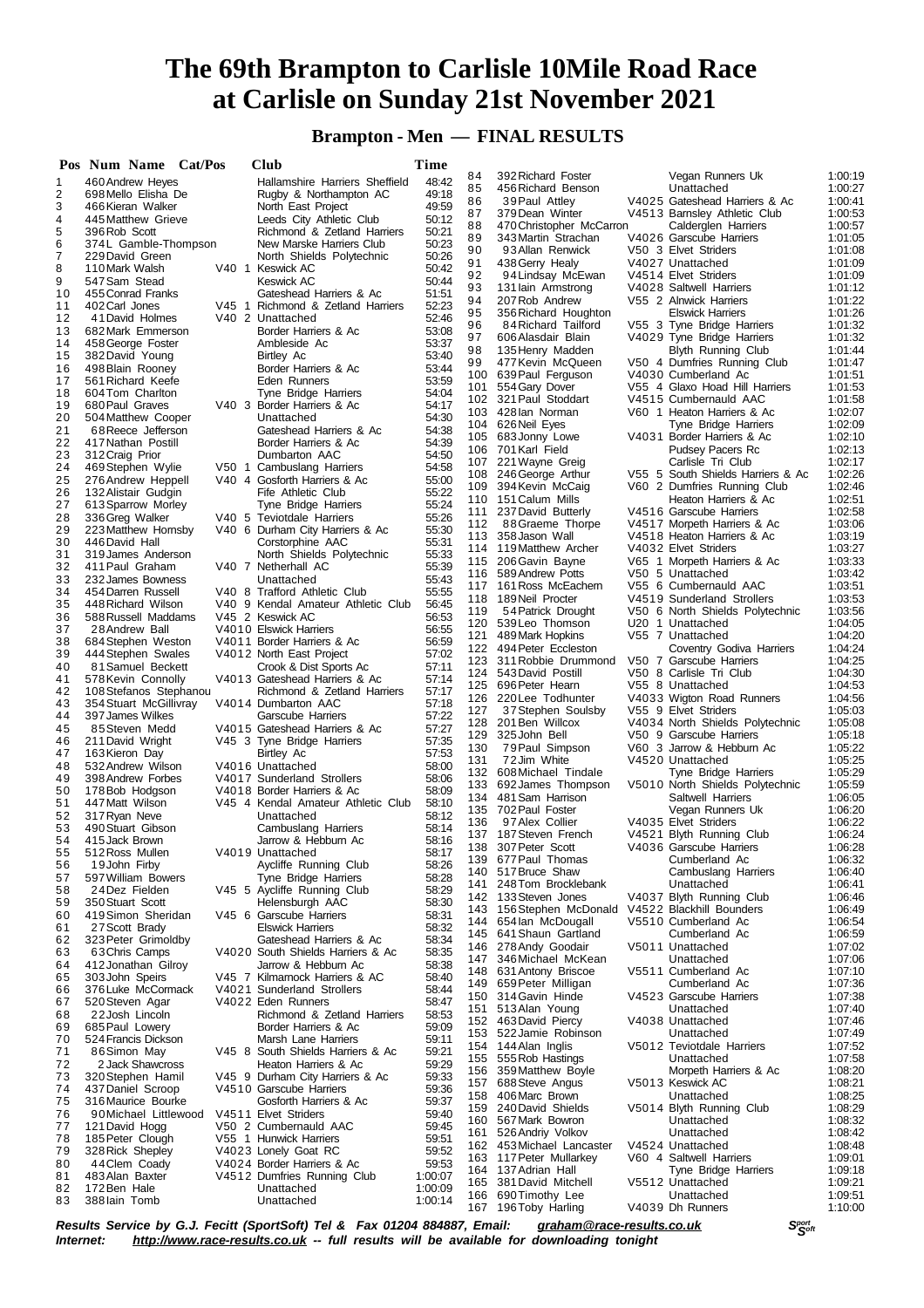176 Sumon McVey V5517 Unattached<br>176 Alan Huggon V5016 Unattached 183 49 William Goldie V65 3 Dumbarton AAC<br>183 5 Missian Alexander V4527 Garscube Harriers 457 Anthony Mills<br>664 Peter Telford<br>150 Mark Rudkin 245 Graham Hetherington V5523 Cumberland Ac<br>2398 Shaun Cowan 1940 51 Tyne Bridge Ha<br>337 Chris Checkley 1950 22 Heaton Harriers 208David James V5529 Elvet Striders 1:19:50 33 Sachin Karkannavar V5030 Cumberland Ac

 122Stuart Joyce V5513 Aycliffe Running Club 1:10:04 601John Tollitt V5514 Tyne Bridge Harriers 1:10:08 568Philip Horrocks V5515 Walney Wind Cheetahs 1:10:09 168Ben Harper V4040 Carlisle Tri Club 1:10:17 472Kevin Gordon Dumfries Running Club 1:10:19 173 540Graham Soady V4525 Sunderland Strollers 1:10:22 174 334Nathan Smit Garscube Harriers 1:10:27<br>175 349Malcolm French V65 2 Northern Masters AC 1:10:44 349Malcolm French V65 2 Northern Masters AC 1:10:44 616Graeme Carr V5516 Tyne Bridge Harriers 1:11:05 177 380 Brian Gallagher V5015 Unattached 1:11:17<br>178 368 Dominic Davis Eden Runners 1:11:18 368Dominic Davis Eden Runners 1:11:18 180 176Alan Huggon V5016 Unattached 1:11:59<br>181 391 Stephen Harding Unattached 1:12:02 391Stephen Harding Unattached 1:12:02 73Chris May V4526 South Shields Harriers & Ac 1:12:16 305Kristan Alexander V4527 Garscube Harriers 1:12:21 173Jason Williamson V5017 Birtley Ac 1:12:22 16Scott Kelman Unattached 1:12:24 459Adam McGinley V4041 Dh Runners 1:12:28 188 256Mike Smith Carlisle Tri Club 1:12:40 189 253 James Hughes Unattached 1:12:41<br>190 40 Ivan Thom V4528 North Shields Polytechnic 1:12:46 40Ivan Thorn V4528 North Shields Polytechnic 1:12:46 372Michael Dale V4042 Elvet Striders 1:13:08 V4043 South Shields Harriers & Ac 193 128 Steven Airey Elvet Striders 1:13:16<br>194 18 Johnny Rowson V4529 North Shields Polytechnic 1:13:22 48Jonny Rowson V4529 North Shields Polytechnic 1:13:22 65Scott Pairman V5518 Dumbarton AAC 1:13:27 231Callum Askew Elvet Striders 1:13:30 689Nick Rome V5519 Border Reiver Runners 1:13:33 V5018 Stocksfield Striders 96Adam Hucklesby V4044 Stocksfield Striders 1:13:47 442Thomas Taggart Eden Runners 1:13:58 201 502David Wardrope V5019 Calderglen Harriers 1:14:01<br>201 502David Wardrope V5019 Calderglen Harriers 1:14:01<br>202 257John Younger V4045 Run Nation Running Club 1:14:01 257John Younger V4045 Run Nation Running Club 1:14:01 203 100 Andrew Davies v4530 Elvet Striders 1:14:05<br>204 11 Alastair Loudon v40 46 Motherwell AC 1:14:06 11Alastair Loudon V4046 Motherwell AC 1:14:06 287 John James V65 4 Heaton Harriers & Ac<br>160 John Harrison V65 5 Dumbarton AAC 60John Harrison V65 5 Dumbarton AAC 1:14:17 351Scott Calderhead V4047 Cumbernauld AAC 1:14:28 299Stu Hodgson V4531 Unattached 1:14:29 209 671 Ian Wilson - 1200 1200 1200 1200 11:14:36<br>210 627 Richard Taylor - 14532 Tyne Bridge Harriers - 1:14:49 V4532 Tyne Bridge Harriers 1:14:49<br>V5020 Cumberland Ac 1:15:02 661Michael Sandelands V5020 Cumberland Ac 1:15:02 212 190 Mathew Hopper Unattached 1:15:07<br>213 610 James Sibbald V4049 Type Rridge Harriers 1:15:08 V4049 Tyne Bridge Harriers<br>V4533 Cumberland Ac: 656Phil Meloy V4533 Cumberland Ac 1:15:10 215 8 Nigel Hetherington V60 5 Fife Athletic Club 1:15:25 216 612 Stephen Kettle V5021 Tyne Bridge Harriers 1:15:27<br>217 480 David Johnson V60 6 Eden Runners 1:15:29 480David Johnson V60 6 Eden Runners 1:15:29 218 255 Brian Hazlewood V4534 Dh Runners 1:15:46<br>219 124 Andrew Turnell V65 6 Crook & Dist Sports Ac 1:15:49 200 124 Andrew Turnell V65 6 Crook & Dist Sports Ac<br>130 Alan Stewart V4535 Blyth Running Club 130Alan Stewart V4535 Blyth Running Club 1:15:50 221 313David Graham Unattached 1:15:57<br>222 23Chris Sumsion V5520 Tyne Bridge Harriers 1:15:58 222 23 Chris Sumsion V5520 Tyne Bridge Harriers 1:15:58<br>223 23 C2Michael Fairless South Shields Harriers & Ac 1:16:01 223 62Michael Fairless South Shields Harriers & Ac 1:16:01<br>224 553 Paul McKeown V5521 Eden Runners 1:16:04 553Paul McKeown V5521 Eden Runners 1:16:04 226 664 Peter Telford V4536 Cumberland Ac 1:16:30<br>227 150 Mark Rudkin V4050 Blyth Running Club 1:16:39 150Mark Rudkin V4050 Blyth Running Club 1:16:39 451Danny Gilholme V4537 Stocksfield Striders 1:16:41 557Keith Forster Unattached 1:16:51 546Andrew Walker V60 7 Eden Runners 1:16:54 232 598 Shaun Cowan V4051 Tyne Bridge Harriers 1:17:14 233 337Chris Checkley V5022 Heaton Harriers & Ac 1:17:19<br>234 191 Paul Dobson V5524 Northern Fells Running Club 1:17:28 191Paul Dobson V5524 Northern Fells Running Club 1:17:28 235 52Trevor Cockerell <br>
235 52Trevor Cockerell <br>
236 691 Kenny Leinster V60 8 Calderglen Harriers 1:17:37 691Kenny Leinster V60 8 Calderglen Harriers 1:17:37 410Barry Ord V5525 Saltwell Harriers 1:17:44 238 226 William Ferguson V70 1 Dumbarton AAC 1:17:48<br>239 581 Andrew Martindale V5024 Northern Fells Running Club 1:18:01 581Andrew Martindale V5024 Northern Fells Running Club 1:18:01 2002 - Hennem Polis Pram<br>
V5025 Stocksfield Striders<br>
Unattached 586Liam Pollard Unattached 1:18:10 461Gary Walsh V5026 Stocksfield Striders 1:18:10 441Paul Griffin V5526 Stocksfield Striders 1:18:14 614Chris Parkin V5527 Tyne Bridge Harriers 1:18:16 245 580Paul Kirkup V4052 Unattached 1:18:18 389Neil Carter V5027 Unattached 1:18:24 363Michael Henry V70 2 Alnwick Harriers 1:18:27 248 164 Paul Blackett V4538 Saltwell Harriers 1:18:31<br>248 164 Paul Blackett V4538 Saltwell Harriers 1:18:31<br>249 599 Neil Alderson V4053 Tyne Bridge Harriers 1:18:44 249 599 Neil Alderson V4053 Tyne Bridge Harriers 1:18:44<br>250 536 Craig Nevins V4539 Newburn Running Club 1:18:53<br>251 227 Tim Hildreth V5028 Saltwell Harriers 1:19:13 536Craig Nevins V4539 Newburn Running Club 1:18:53 227Tim Hildreth V5028 Saltwell Harriers 1:19:13 158Michael Ashby V5029 Blyth Running Club 1:19:32 332Peter Ramsden V65 7 Denby Dale Athletics Club 1:19:41 254 377 Paul Coia  $V$ 5528 Garscube Harriers 1:19:42<br>255 473 John Barnes Derwent Ac Cockermouth 1:19:47 255 473John Barnes 255 6173John Barnes 255 473John Barnes Derwent Ac Cockermouth 1:19:47<br>256 127 Peter Burn 256 127 Elvet Striders 1:19:48 256 127 Peter Burn Elvet Striders 1:19:48<br>257 208 David James V5529 Elvet Striders 1:19:50

200 366 Martin Baxter V4542 Dh Runners<br>127 Huw Parry V5532 North Shield 200 Marc Watson V4545 Elvet Striders<br>
209 Brian Kerr V5033 Dh Runners 635 Jeff Dandy V5040 Cumberland Ac<br>607 Andrew Norton Tyne Bridge Ha 284 Raghu Vedapanakal V4549 Derwent Ac Cockermouth 452 Robin Hargreaves<br>585 John Martin 528 Kevin Donnell

 531John Temperley V60 9 Carlisle Tri Club 1:19:53 95Mark Foster V4054 Elvet Striders 1:20:00 330Anthony Cape V4540 Unattached 1:20:06 533Paul Fenton Unattached 1:20:27 184 Matthew McEwan Unattached 1:20:50<br>120:50 1:20:54 1:20:54 1:20:54 V6010 Run Sandymoor 562John Houghton V6010 Run Sandymoor 1:20:54 563John Myers V4541 Run Sandymoor 1:20:55 681Peter Campbell V5530 Border Harriers & Ac 1:20:57 678Dean Wren Cumberland Ac 1:21:01 508Kieran Will Unattached 1:21:01 170Gary Chandler V5531 Dh Runners 1:21:11 482Huw Parry V5532 North Shields Polytechnic 1:21:23 420David Bradley V65 8 Blyth Running Club 1:21:27 273 56Tom Butler Dumbarton AAC 1:21:34 650Richard Jewell V4543 Cumberland Ac 1:21:41 275 548Mark Rutherford V4544 Unattached 1:21:47<br>276 236Krayg Storey Blyth Running Club 1:21:52 236Krayg Storey Blyth Running Club 1:21:52 375David Hamill V6011 Garscube Harriers 1:21:55 485David Brown V5533 North Shields Polytechnic 1:21:56 279 699Garry Bower 1:21:57<br>280 378Gerard Mullen 1:21:57<br>280 378Gerard Mullen 1:22:10 378Gerard Mullen V6012 Calderglen Harriers 1:22:10 162Matthew Harvey Saltwell Harriers 1:22:46 571Gordon Hindson V5032 Blackhill Bounders 1:22:52 209Brian Kerr V5033 Dh Runners 1:23:12 573Tony Brooke V5034 Eden Runners 1:23:18 492William Buchanan V70 3 Calderglen Harriers 1:23:53 365Nigel Harrison V5534 Unattached 1:24:15 288 565 Alastair Elliott V5035 Unattached 1:24:30<br>289 679 Graham Millican V4055 Border Harriers & Ac 1:24:35 V4055 Border Harriers & Ac 290 188Philip Young V5036 Unattached 1:24:40<br>291 318Billy Shaw V5037 Blyth Running Club 1:24:46<br>292 77James Boyle V4546 Garscube Harriers 1:24:55 318Billy Shaw V5037 Blyth Running Club 1:24:46 77James Boyle V4546 Garscube Harriers 1:24:55 649Stephen Jackson V6013 Cumberland Ac 1:25:05 294 339 Gary Story **Carl Contract Unattached 1:25:16**<br>295 53 Peter Walsh V65 9 Dumbarton AAC 1:25:26 53Peter Walsh V65 9 Dumbarton AAC 1:25:26 83Scott Kennedy V5038 Dumbarton AAC 1:25:27 297 169Dale Kin-Cleaves Carlisle Tri Club 1:26:09 527John Woolridge V70 4 Border Harriers & Ac 1:26:20 672Malcolm Wood V5535 Cumberland Ac 1:27:22 486Graeme Kemp V4547 Unattached 1:27:25 181Ed Snape Unattached 1:27:25 247Gary Palmer V5039 Cumberland Ac 1:27:26 537David Challis V4056 Eden Runners 1:27:59 607Andrew Norton Tyne Bridge Harriers 1:28:34 260Andrew Russell V5041 Unattached 1:28:43 307 82 Paul Collins V5536 Garscube Harriers 1:29:02<br>308 521 Andrew Hemsley V5537 Walney Wind Cheetahs 1:29:13 521Andrew Hemsley V5537 Walney Wind Cheetahs 1:29:13 309 666Martin Trainor V4057 Cumberland Ac 1:29:33 327Mark Evans V4548 Unattached 1:29:40 289Ian Robinson V6014 Eden Runners 1:30:49 506Christopher WinspearV5538 Unattached 1:31:29 407John Lupton V5539 Unattached 1:32:01 467Noel O'Donnell V4058 North East Project 1:32:16 623Alexios Antonopoulos Tyne Bridge Harriers 1:33:06 V6015 Eden Runners 317 180Anthony Nicholson V5042 Dh Runners 1:33:14<br>318 38John Davidson V6016 North East Veterans Ac 1:33:20 38John Davidson V6016 North East Veterans Ac 1:33:20 370Russell Couper V5540 Calderglen Harriers 1:33:54 320 514 Rowan Nidd V4059 Unattached 1:34:24<br>321 619 Alexander Anderson V70 5 Tyne Bridge Harriers 1:34:27 619Alexander Anderson V70 5 Tyne Bridge Harriers 1:34:27 587Brian Richardson V5541 Blackhill Bounders 1:35:49 545David McGinn V4550 Dh Runners 1:36:13 267Philip Askew V4060 Saltwell Harriers 1:36:34 668Joseph Walker V70 6 Cumberland Ac 1:37:40 665John Thompson V6510 Cumberland Ac 1:37:41 529Steve Campbell V6511 Unattached 1:38:00 154Bob Najafi V6512 Low Fell Rc 1:39:11 30Alan Scott V5542 Elvet Striders 1:39:53 3351 30513 Clydesdale Harriers<br>V5043 Unattached 332 575 Gregg Nugent V5043 Unattached 1:42:31<br>333 141 Ian Swanston V5543 Saltwell Harriers 1:42:54 141Ian Swanston V5543 Saltwell Harriers 1:42:54 348Sean McGleenan V6017 Dumfries Running Club 1:43:16 148Colin Brown V5044 Blyth Running Club 1:43:31 495Chris Whitby V5544 Cumberland Ac 1:43:45 585John Martin V4061 Unattached 1:43:59 120Neil Haig V5545 Unattached 1:44:15 243Jim Nicholson V70 7 Elvet Striders 1:45:09 694Simon Wilkinson V4551 Unattached 1:46:47 263Leslie Nixon V6514 Unattached 1:46:57 Tyne Bridge Harriers<br>Saltwell Harriers 197Martin Waugh Saltwell Harriers 2:01:54 357Reginald Checkley V70 8 Heaton Harriers & Ac 2:15:54

Results Service by G.J. Fecitt (SportSoft) Tel & Fax 01204 884887, Email: [graham@race-results.co.uk](mailto:graham@race-results.co.uk)<br>Internet: http://www.race-results.co.uk -- full results will be available for downloading topight *Internet: <http://www.race-results.co.uk> -- full results will be available for downloading tonight*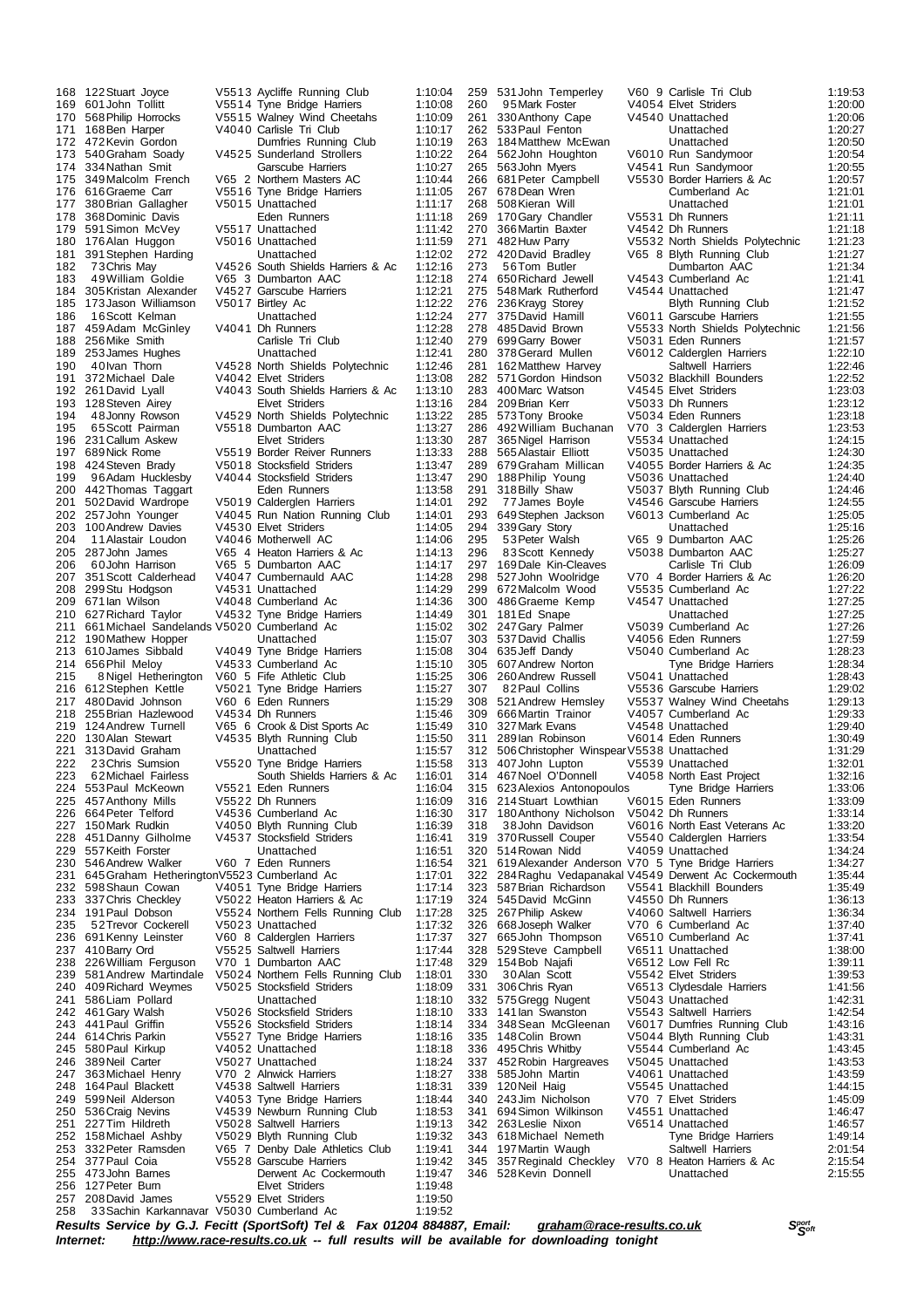### **Brampton - Men — TEAM RESULTS NOTE:Unattached and non-counters are DELETEDbefore teams are calculated**

| 1 Border Harriers & Ac<br>2 Keswick AC<br>3 Richmond & Zetland Harriers<br>4 Gateshead Harriers & Ac<br>5 Tyne Bridge Harriers<br>6 North Shields Polytechnic<br>7 Garscube Harriers<br>8 Elswick Harriers<br>9 Cambuslang Harriers<br>10 Birtley Ac<br>11 Sunderland Strollers<br>12 Dumbarton AAC<br>13 South Shields Harriers & Ac<br>14 Jarrow & Hebburn Ac<br>15 Eden Runners<br>16 Elvet Striders<br>17 Heaton Harriers & Ac<br>18 Dumfries Running Club<br>19 Cumbernauld AAC<br>20 North East Project<br>21 Blyth Running Club<br>22 Saltwell Harriers<br>23 Morpeth Harriers & Ac<br>24 Cumberland Ac<br>25 Carlisle Tri Club | $85 -$<br>$144 -$<br>$163 -$<br>$174 -$<br>$195 -$<br>$211 -$<br>$212 -$<br>$212 -$<br>220 —<br>$223 -$<br>226 —<br>233 —<br>$259 -$<br>$269 -$<br>296 —<br>336 —<br>$351 -$ | $50 -$<br>$55 -$<br>$67 -$ | 45 - 12 Mark Emmerson<br>8 Mark Walsh<br>5 Rob Scott<br>10 Conrad Franks<br>17 Tom Charlton<br>7 David Green<br>41 James Wilkes<br>34 Andrew Ball<br>22 Stephen Wylie<br>14 David Young<br>45 Andrew Forbes<br>21 Craig Prior<br>57 Chris Camps<br>49 Jack Brown<br>16 Richard Keefe<br>70 Michael Littlewood<br>66 Jack Shawcross<br>263 - 75 Alan Baxter<br>71 David Hogg<br>3 Kieran Walker<br>88 Henry Madden<br>339 - 83 lain Armstrong<br>341 - 102 Graeme Thorpe<br>342 - 90 Paul Ferguson<br>97 Wayne Greig | 15 Blain Rooney<br>9 Sam Stead<br>11 Carl Jones<br>19 Reece Jefferson<br>25 Sparrow Morley<br>29 James Anderson 108 Patrick Drought<br>54 Simon Sheridan<br>55 Scott Brady<br>48 Stuart Gibson<br>44 Kieron Day<br>60 Luke McCormack 107 Neil Procter<br>40 Stuart McGillivray 151 William Goldie<br>65 Simon May<br>58 Jonathan Gilroy<br>61 Steven Agar<br>81 Allan Renwick<br>93 Ian Norman<br>89 Kevin McQueen<br>92 Paul Stoddart<br>36 Stephen Swales 257 Noel O'Donnell<br>122 Steven French<br>119 Sam Harrison<br>105 Gavin Bayne<br>124 Paul Thomas<br>111 David Postill | 18 Paul Graves<br>33 Russell Maddams<br>39 Stefanos Stephanou<br>38 Kevin Connolly<br>43 David Wright<br>68 Daniel Scroop<br>85 Richard Houghton<br>125 Bruce Shaw<br>153 Jason Williamson<br>98 George Arthur<br>116 Paul Simpson<br>149 Dominic Davis<br>82 Lindsay McEwan<br>100 Calum Mills<br>99 Kevin McCaig<br>106 Ross McEachern<br>126 Steven Jones<br>137 Peter Mullarkey<br>134 Matthew Boyle<br>128 Ian McDougall<br>143 Ben Harper |
|----------------------------------------------------------------------------------------------------------------------------------------------------------------------------------------------------------------------------------------------------------------------------------------------------------------------------------------------------------------------------------------------------------------------------------------------------------------------------------------------------------------------------------------------------------------------------------------------------------------------------------------|------------------------------------------------------------------------------------------------------------------------------------------------------------------------------|----------------------------|---------------------------------------------------------------------------------------------------------------------------------------------------------------------------------------------------------------------------------------------------------------------------------------------------------------------------------------------------------------------------------------------------------------------------------------------------------------------------------------------------------------------|------------------------------------------------------------------------------------------------------------------------------------------------------------------------------------------------------------------------------------------------------------------------------------------------------------------------------------------------------------------------------------------------------------------------------------------------------------------------------------------------------------------------------------------------------------------------------------|-------------------------------------------------------------------------------------------------------------------------------------------------------------------------------------------------------------------------------------------------------------------------------------------------------------------------------------------------------------------------------------------------------------------------------------------------|
|                                                                                                                                                                                                                                                                                                                                                                                                                                                                                                                                                                                                                                        |                                                                                                                                                                              |                            | 443 - 79 Christopher McCarron167                                                                                                                                                                                                                                                                                                                                                                                                                                                                                    |                                                                                                                                                                                                                                                                                                                                                                                                                                                                                                                                                                                    |                                                                                                                                                                                                                                                                                                                                                                                                                                                 |
| 26 Calderglen Harriers                                                                                                                                                                                                                                                                                                                                                                                                                                                                                                                                                                                                                 |                                                                                                                                                                              |                            |                                                                                                                                                                                                                                                                                                                                                                                                                                                                                                                     |                                                                                                                                                                                                                                                                                                                                                                                                                                                                                                                                                                                    | David Wardrope 197 Kenny Leinster                                                                                                                                                                                                                                                                                                                                                                                                               |
| 27 Dh Runners                                                                                                                                                                                                                                                                                                                                                                                                                                                                                                                                                                                                                          |                                                                                                                                                                              |                            | 475 — 139 Toby Harling                                                                                                                                                                                                                                                                                                                                                                                                                                                                                              | 154 Adam McGinley 182 Brian Hazlewood                                                                                                                                                                                                                                                                                                                                                                                                                                                                                                                                              |                                                                                                                                                                                                                                                                                                                                                                                                                                                 |
| 28 Stocksfield Striders                                                                                                                                                                                                                                                                                                                                                                                                                                                                                                                                                                                                                |                                                                                                                                                                              |                            | 520 - 164 Steven Brady                                                                                                                                                                                                                                                                                                                                                                                                                                                                                              | 165 Adam Hucklesby 191 Danny Gilholme                                                                                                                                                                                                                                                                                                                                                                                                                                                                                                                                              |                                                                                                                                                                                                                                                                                                                                                                                                                                                 |
| 29 Blackhill Bounders                                                                                                                                                                                                                                                                                                                                                                                                                                                                                                                                                                                                                  |                                                                                                                                                                              |                            | 627 - 127 Stephen McDonald 235 Gordon Hindson                                                                                                                                                                                                                                                                                                                                                                                                                                                                       |                                                                                                                                                                                                                                                                                                                                                                                                                                                                                                                                                                                    | 265 Brian Richardson                                                                                                                                                                                                                                                                                                                                                                                                                            |

### **Brampton - Men (Vets) — TEAM RESULTS**

#### **NOTE:Unattached and non-counters are DELETEDbefore teams are calculated**

1 Border Harriers & Ac 36 — 3 Paul Graves 13 Stephen Weston 20 Bob Hodgson<br>1 Gateshead Harriers & Ac 69 — 15 Kevin Connolly 17 Steven Medd 37 Paul Attley<br>3 Keswick AC 91 — 1 Mark Walsh 11 Russell Maddams 79 Steve Angus 2 Gateshead Harriers & Ac 69 — 15 Kevin Connolly 17 Steven Medd 37 Paul Attley 3 Keswick AC 91 — 1 Mark Walsh 11 RussellMaddams 79 Steve Angus 4 Garscube Harriers 92 — 23 Simon Sheridan 30 Daniel Scroop 39 Martin Strachan<br>5 South Shields Harriers & Ac 104 — 24 Chris Camps 28 Simon May 52 George Arthur<br>6 Sunderland Strollers 105 — 19 Andrew Forbes 26 Luke McCormac 5 South Shields Harriers & Ac 104 — 24 Chris Camps 28 SimonMay 52 George Arthur 6 Sunderland Strollers 105 — 19 Andrew Forbes 26 Luke McCormack 60 Neil Procter 7 Tyne Bridge Harriers 107 - 18 David Wright 144 Richard Tailford 15 Alasdair Blain<br>8 Elvet Striders 112 - 31 Michael Littlewood 10 Allan Renwick 11 Lindsay McEwan<br>9 Dumfries Running Club 135 - 36 Alan Baxter 16 Kevin McQu  $\frac{112}{135}$  — 31 Michael Littlewood  $\frac{135}{135}$  — 36 Alan Baxter 9 Dumfries Running Club 135 - 36 Alan Baxter 46 Kevin McQueen 53 Kevin McCaig<br>10 Cumbernauld AAC 140 - 32 David Hogg 49 Paul Stoddart 59 Ross McEachern 11 North Shields Polytechnic 110 — 32 David Hogg 196 - 49 Paul Stoddart 59 Ross McEachern<br>11 North Shields Polytechnic 196 — 61 Patrick Drought 66 Ben Willcox 69 James Thompson<br>12 Cumberland Ac 198 — 47 Paul Ferguson 75 Ia 12 Cumberland Ac 198 — 47 Paul Ferguson 12 Cumberland 126 Antony Briscoe<br>1206 — 16 Stuart McGillivray 91 William Goldie 199 Scott Pairman 13 Dumbarton AAC 206 — 16 Stuart McGillivray 91 William Goldie 99 Scott Pairman<br>14 Heaton Harriers & Ac 213 — 50 Ian Norman 56 Jason Wall 107 John James<br>15 Blyth Running Club 224 — 71 Steven French 73 Steven Jones 80 David 14 Heaton Harriers & Ac 213 — 50 Ian Norman 56 Jason Wall<br>15 Rivth Running Club 224 — 71 Steven French 73 Steven Jones 15 Blyth Running Club 224 — 71 Steven French 73 Steven Jones<br>16 Saltwell Harriers 256 — 42 Iain Armstrong 81 Peter Mullarkey 16 Saltwell Harriers 256 - 42 Iain Armstrong 81 Peter Mullarkey 17 Eden Runners 266 - 27 Steven Agar 2117 David Johnson<br>18 Dh Runners 294 - 82 Toby Harling 24 Adam McGinley 16 Saltwell Harriers 266 — 27 Steven Process 266 Mullarkey 133 Barry Ord<br>17 Eden Runners 266 — 27 Steven Agar 117 David Johnson 122 Paul McKeown<br>18 Dh Runners 294 — 82 Toby Harling 94 Adam McGinley 118 Brian Hazlewood 18 Dh Runners 294 — 82 Toby Harling 94 Adam McGinley 118 Brian Hazlewood<br>19 Carlisle Tri Club 299 — 63 David Postill 86 Ben Harper 150 John Temperley 19 Carlisle Tri Club 209 — 63 David Postill 206 Ben Harper 150 John Temperley<br>20 Stocksfield Striders 20 - 101 Steven Brady 20 Adam Hucklesby 126 Danny Gilholme 20 Stocksfield Striders 329 — 101 Steven Brady 102 Adam Hucklesby 126 DannyGilholme 21 Calderglen Harriers 398 — 103 David Wardrope 132 Kenny Leinster 163 Gerard Mullen 21 Calderglen Harriers 398 — 103 David Wardrope 132 Kenny Leinster 163 Gerard Mullen<br>22 Blackhill Bounders 429 — 74 Stephen McDonald 164 Gordon Hindson 191 Brian Richardson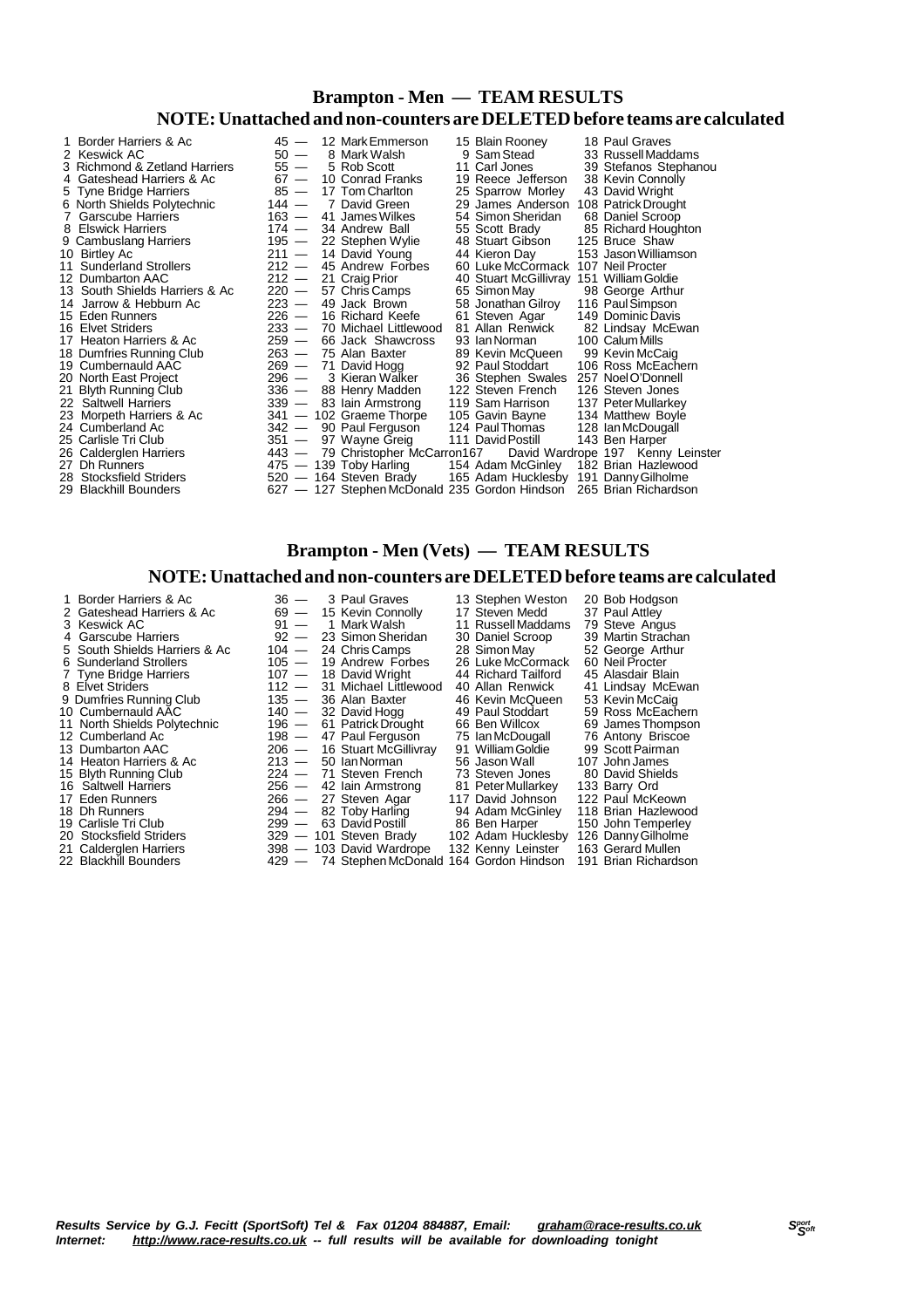**Brampton - Men (Vets) — FINAL RESULTS**

|          | Pos Num Name                                                      | Cat/Pos | <b>Club</b>                                              | Time               |     |                                                     |                                                          |                    |
|----------|-------------------------------------------------------------------|---------|----------------------------------------------------------|--------------------|-----|-----------------------------------------------------|----------------------------------------------------------|--------------------|
| 1        | 110 Mark Walsh                                                    |         | V40 1 Keswick AC                                         | 50:42              | 86  | 314 Gavin Hinde                                     | V4523 Garscube Harriers                                  | 1:07:38            |
| 2        | 402 Carl Jones                                                    |         | V45 1 Richmond & Zetland Harriers                        | 52:23              | 87  | 463 David Piercy                                    | V4038 Unattached                                         | 1:07:46            |
| 3        | 41 David Holmes                                                   |         | V <sub>40</sub> 2 Unattached                             | 52:46              | 88  | 144 Alan Inglis                                     | V5012 Teviotdale Harriers                                | 1:07:52            |
| 4        | 680 Paul Graves                                                   |         | V40 3 Border Harriers & Ac                               | 54:17              | 89  | 688 Steve Angus                                     | V5013 Keswick AC                                         | 1:08:21            |
| 5        | 469 Stephen Wylie                                                 |         | V50 1 Cambuslang Harriers                                | 54:58              | 90  | 240 David Shields                                   | V5014 Blyth Running Club                                 | 1:08:29            |
| 6        | 276 Andrew Heppell                                                |         | V40 4 Gosforth Harriers & Ac                             | 55:00              | 91  | 453 Michael Lancaster                               | V4524 Unattached                                         | 1:08:48            |
| 7        | 336 Greg Walker                                                   |         | V40 5 Teviotdale Harriers                                | 55:26              | 92  | 117 Peter Mullarkey                                 | V60 4 Saltwell Harriers                                  | 1:09:01            |
| 8        | 223 Matthew Hornsby                                               |         | V40 6 Durham City Harriers & Ac                          | 55:30              | 93  | 381 David Mitchell                                  | V5512 Unattached                                         | 1:09:21            |
| 9        | 411 Paul Graham                                                   |         | V40 7 Netherhall AC                                      | 55:39              | 94  | 196 Toby Harling                                    | V4039 Dh Runners                                         | 1:10:00            |
| 10       | 454 Darren Russell                                                |         | V40 8 Trafford Athletic Club                             | 55:55              | 95  | 122 Stuart Joyce                                    | V5513 Aycliffe Running Club                              | 1:10:04            |
| 11<br>12 | 448 Richard Wilson<br>588 Russell Maddams                         |         | V40 9 Kendal Amateur Athletic Club<br>V45 2 Keswick AC   | 56:45<br>56:53     | 96  | 601 John Tollitt                                    | V5514 Tyne Bridge Harriers                               | 1:10:08            |
| 13       | 28 Andrew Ball                                                    |         | V4010 Elswick Harriers                                   | 56:55              | 97  | 568 Philip Horrocks                                 | V5515 Walney Wind Cheetahs                               | 1:10:09            |
| 14       | 684 Stephen Weston                                                |         | V4011 Border Harriers & Ac                               | 56:59              | 98  | 168 Ben Harper                                      | V4040 Carlisle Tri Club                                  | 1:10:17            |
| 15       | 444 Stephen Swales                                                |         | V4012 North East Project                                 | 57:02              | 99  | 540 Graham Soady                                    | V4525 Sunderland Strollers                               | 1:10:22            |
| 16       | 578 Kevin Connolly                                                |         | V4013 Gateshead Harriers & Ac                            | 57:14              |     | 100 349 Malcolm French<br>101 616 Graeme Carr       | V65 2 Northern Masters AC                                | 1:10:44            |
| 17       | 354 Stuart McGillivray                                            |         | V4014 Dumbarton AAC                                      | 57:18              |     | 102 380 Brian Gallagher                             | V5516 Tyne Bridge Harriers<br>V5015 Unattached           | 1:11:05<br>1:11:17 |
| 18       | 85 Steven Medd                                                    |         | V4015 Gateshead Harriers & Ac                            | 57:27              |     | 103 591 Simon McVey                                 | V5517 Unattached                                         | 1:11:42            |
| 19       | 211 David Wright                                                  |         | V45 3 Tyne Bridge Harriers                               | 57:35              |     | 104 176 Alan Huggon                                 | V5016 Unattached                                         | 1:11:59            |
| 20       | 532 Andrew Wilson                                                 |         | V4016 Unattached                                         | 58:00              | 105 | 73 Chris May                                        | V4526 South Shields Harriers & Ac                        | 1:12:16            |
| 21       | 398 Andrew Forbes                                                 |         | V4017 Sunderland Strollers                               | 58:06              | 106 | 49 William Goldie                                   | V65 3 Dumbarton AAC                                      | 1:12:18            |
| 22       | 178 Bob Hodgson                                                   |         | V4018 Border Harriers & Ac                               | 58:09              |     | 107 305 Kristan Alexander                           | V4527 Garscube Harriers                                  | 1:12:21            |
| 23       | 447 Matt Wilson                                                   |         | V45 4 Kendal Amateur Athletic Club                       | 58:10              |     | 108 173 Jason Williamson                            | V5017 Birtley Ac                                         | 1:12:22            |
| 24       | 512 Ross Mullen                                                   |         | V4019 Unattached                                         | 58:17              |     | 109 459 Adam McGinley                               | V4041 Dh Runners                                         | 1:12:28            |
| 25       | 24 Dez Fielden                                                    |         | V45 5 Aycliffe Running Club                              | 58:29              |     | 110 40 Ivan Thorn                                   | V4528 North Shields Polytechnic                          | 1:12:46            |
| 26       | 419 Simon Sheridan                                                |         | V45 6 Garscube Harriers                                  | 58:31              |     | 111 372 Michael Dale                                | V4042 Elvet Striders                                     | 1:13:08            |
| 27       | 63 Chris Camps                                                    |         | V4020 South Shields Harriers & Ac                        | 58:35              |     | 112 261 David Lyall                                 | V4043 South Shields Harriers & Ac                        | 1:13:10            |
| 28       | 303 John Speirs                                                   |         | V45 7 Kilmarnock Harriers & AC                           | 58:40<br>58:44     | 113 | 48 Jonny Rowson                                     | V4529 North Shields Polytechnic                          | 1:13:22            |
| 29<br>30 | 376 Luke McCormack<br>520 Steven Agar                             |         | V4021 Sunderland Strollers<br>V4022 Eden Runners         | 58:47              | 114 | 65 Scott Pairman                                    | V5518 Dumbarton AAC                                      | 1:13:27            |
| 31       | 86Simon May                                                       |         | V45 8 South Shields Harriers & Ac                        | 59:21              |     | 115 689 Nick Rome                                   | V5519 Border Reiver Runners                              | 1:13:33            |
| 32       | 320 Stephen Hamil                                                 |         | V45 9 Durham City Harriers & Ac                          | 59:33              |     | 116 424 Steven Brady                                | V5018 Stocksfield Striders                               | 1:13:47            |
| 33       | 437 Daniel Scroop                                                 |         | V4510 Garscube Harriers                                  | 59:36              | 117 | 96Adam Hucklesby                                    | V4044 Stocksfield Striders                               | 1:13:47            |
| 34       | 90 Michael Littlewood                                             |         | V4511 Elvet Striders                                     | 59:40              |     | 118 502 David Wardrope                              | V5019 Calderglen Harriers                                | 1:14:01            |
| 35       | 121 David Hogg                                                    |         | V50 2 Cumbernauld AAC                                    | 59:45              |     | 119 257 John Younger<br>120 100 Andrew Davies       | V4045 Run Nation Running Club<br>V4530 Elvet Striders    | 1:14:01<br>1:14:05 |
| 36       | 185 Peter Clough                                                  |         | V55 1 Hunwick Harriers                                   | 59:51              | 121 | 11 Alastair Loudon                                  | V4046 Motherwell AC                                      | 1:14:06            |
| 37       | 328 Rick Shepley                                                  |         | V4023 Lonely Goat RC                                     | 59:52              |     | 122 287 John James                                  | V65 4 Heaton Harriers & Ac                               | 1:14:13            |
| 38       | 44 Clem Coady                                                     |         | V4024 Border Harriers & Ac                               | 59:53              | 123 | 60John Harrison                                     | V65 5 Dumbarton AAC                                      | 1:14:17            |
| 39       | 483 Alan Baxter                                                   |         | V4512 Dumfries Running Club                              | 1:00:07            |     | 124 351 Scott Calderhead                            | V4047 Cumbernauld AAC                                    | 1:14:28            |
| 40       | 39 Paul Attley                                                    |         | V4025 Gateshead Harriers & Ac                            | 1:00:41            |     | 125 299 Stu Hodgson                                 | V4531 Unattached                                         | 1:14:29            |
| 41       | 379 Dean Winter                                                   |         | V4513 Barnsley Athletic Club                             | 1:00:53            |     | 126 671 lan Wilson                                  | V4048 Cumberland Ac                                      | 1:14:36            |
| 42       | 343 Martin Strachan                                               |         | V4026 Garscube Harriers                                  | 1:01:05            |     | 127 627 Richard Taylor                              | V4532 Tyne Bridge Harriers                               | 1:14:49            |
| 43       | 93 Allan Renwick                                                  |         | V50 3 Elvet Striders                                     | 1:01:08            |     | 128 661 Michael Sandelands V5020 Cumberland Ac      |                                                          | 1:15:02            |
| 44       | 438 Gerry Healy                                                   |         | V4027 Unattached                                         | 1:01:09            |     | 129 610 James Sibbald                               | V4049 Tyne Bridge Harriers                               | 1:15:08            |
| 45       | 94 Lindsay McEwan                                                 |         | V4514 Elvet Striders                                     | 1:01:09            |     | 130 656 Phil Meloy                                  | V4533 Cumberland Ac                                      | 1:15:10            |
| 46<br>47 | 131 lain Armstrong                                                |         | V4028 Saltwell Harriers                                  | 1:01:12            | 131 | 8 Nigel Hetherington                                | V60 5 Fife Athletic Club                                 | 1:15:25            |
| 48       | 207 Rob Andrew<br>84 Richard Tailford                             |         | V55 2 Alnwick Harriers                                   | 1:01:22<br>1:01:32 |     | 132 612 Stephen Kettle                              | V5021 Tyne Bridge Harriers                               | 1:15:27            |
| 49       | 606 Alasdair Blain                                                |         | V55 3 Tyne Bridge Harriers<br>V4029 Tyne Bridge Harriers | 1:01:32            |     | 133 480 David Johnson                               | V60 6 Eden Runners                                       | 1:15:29            |
| 50       | 477 Kevin McQueen                                                 |         | V50 4 Dumfries Running Club                              | 1:01:47            |     | 134 255 Brian Hazlewood                             | V4534 Dh Runners                                         | 1:15:46            |
| 51       | 639 Paul Ferguson                                                 |         | V4030 Cumberland Ac                                      | 1:01:51            |     | 135 124 Andrew Turnell                              | V65 6 Crook & Dist Sports Ac                             | 1:15:49            |
| 52       | 554 Gary Dover                                                    |         | V55 4 Glaxo Hoad Hill Harriers                           | 1:01:53            | 137 | 136 130 Alan Stewart<br>23 Chris Sumsion            | V4535 Blyth Running Club<br>V5520 Tyne Bridge Harriers   | 1:15:50<br>1:15:58 |
| 53       | 321 Paul Stoddart                                                 |         | V4515 Cumbernauld AAC                                    | 1:01:58            |     | 138 553 Paul McKeown                                | V5521 Eden Runners                                       | 1:16:04            |
| 54       | 428 lan Norman                                                    |         | V60 1 Heaton Harriers & Ac                               | 1:02:07            |     | 139 457 Anthony Mills                               | V5522 Dh Runners                                         | 1:16:09            |
| 55       | 683 Jonny Lowe                                                    |         | V4031 Border Harriers & Ac                               | 1:02:10            |     | 140 664 Peter Telford                               | V4536 Cumberland Ac                                      | 1:16:30            |
| 56       | 246 George Arthur                                                 |         | V55 5 South Shields Harriers & Ac                        | 1:02:26            |     | 141 150 Mark Rudkin                                 | V4050 Blyth Running Club                                 | 1:16:39            |
| 57       | 394 Kevin McCaig                                                  |         | V60 2 Dumfries Running Club                              | 1:02:46            |     | 142 451 Danny Gilholme                              | V4537 Stocksfield Striders                               | 1:16:41            |
| 58       | 237 David Butterly                                                |         | V4516 Garscube Harriers                                  | 1:02:58            |     | 143 546 Andrew Walker                               | V60 7 Eden Runners                                       | 1:16:54            |
| 59       | 88Graeme Thorpe                                                   |         | V4517 Morpeth Harriers & Ac                              | 1:03:06            |     | 144 645 Graham Hetherington V5523 Cumberland Ac     |                                                          | 1:17:01            |
| 60       | 358 Jason Wall                                                    |         | V4518 Heaton Harriers & Ac                               | 1:03:19            |     | 145 598 Shaun Cowan                                 | V4051 Tyne Bridge Harriers                               | 1:17:14            |
| 61       | 119 Matthew Archer                                                |         | V4032 Elvet Striders                                     | 1:03:27            |     | 146 337 Chris Checkley                              | V5022 Heaton Harriers & Ac                               | 1:17:19            |
| 62       | 206 Gavin Bayne                                                   |         | V65 1 Morpeth Harriers & Ac                              | 1:03:33            |     | 147 191 Paul Dobson                                 | V5524 Northern Fells Running Club                        | 1:17:28            |
| 63       | 589 Andrew Potts                                                  |         | V50 5 Unattached                                         | 1:03:42            | 148 | 52 Trevor Cockerell                                 | V5023 Unattached                                         | 1:17:32            |
| 64<br>65 | 161 Ross McEachern<br>189 Neil Procter                            |         | V55 6 Cumbernauld AAC<br>V4519 Sunderland Strollers      | 1:03:51<br>1:03:53 |     | 149 691 Kenny Leinster                              | V60 8 Calderglen Harriers                                | 1:17:37            |
| 66       | 54 Patrick Drought                                                |         | V50 6 North Shields Polytechnic                          | 1:03:56            |     | 150 410 Barry Ord                                   | V5525 Saltwell Harriers                                  | 1:17:44            |
| 67       | 489 Mark Hopkins                                                  |         | V55 7 Unattached                                         | 1:04:20            |     | 151 226 William Ferguson                            | V70 1 Dumbarton AAC                                      | 1:17:48            |
| 68       | 311 Robbie Drummond                                               |         | V50 7 Garscube Harriers                                  | 1:04:25            |     | 152 581 Andrew Martindale<br>153 409 Richard Weymes | V5024 Northern Fells Running Club                        | 1:18:01            |
| 69       | 543 David Postill                                                 |         | V50 8 Carlisle Tri Club                                  | 1:04:30            |     | 154 461 Gary Walsh                                  | V5025 Stocksfield Striders<br>V5026 Stocksfield Striders | 1:18:09<br>1:18:10 |
| 70       | 696 Peter Hearn                                                   |         | V55 8 Unattached                                         | 1:04:53            |     | 155 441 Paul Griffin                                | V5526 Stocksfield Striders                               | 1:18:14            |
| 71       | 220 Lee Todhunter                                                 |         | V4033 Wigton Road Runners                                | 1:04:56            |     | 156 614 Chris Parkin                                | V5527 Tyne Bridge Harriers                               | 1:18:16            |
| 72       | 37 Stephen Soulsby                                                |         | V55 9 Elvet Striders                                     | 1:05:03            |     | 157 580 Paul Kirkup                                 | V4052 Unattached                                         | 1:18:18            |
| 73       | 201 Ben Willcox                                                   |         | V4034 North Shields Polytechnic                          | 1:05:08            |     | 158 389 Neil Carter                                 | V5027 Unattached                                         | 1:18:24            |
| 74       | 325 John Bell                                                     |         | V50 9 Garscube Harriers                                  | 1:05:18            |     | 159 363 Michael Henry                               | V70 2 Alnwick Harriers                                   | 1:18:27            |
| 75       | 79 Paul Simpson                                                   |         | V60 3 Jarrow & Hebburn Ac                                | 1:05:22            |     | 160 164 Paul Blackett                               | V4538 Saltwell Harriers                                  | 1:18:31            |
| 76       | 72 Jim White                                                      |         | V4520 Unattached                                         | 1:05:25            |     | 161 599 Neil Alderson                               | V4053 Tyne Bridge Harriers                               | 1:18:44            |
| 77       | 692 James Thompson                                                |         | V5010 North Shields Polytechnic                          | 1:05:59            |     | 162 536 Craig Nevins                                | V4539 Newburn Running Club                               | 1:18:53            |
| 78       | 97 Alex Collier                                                   |         | V4035 Elvet Striders                                     | 1:06:22            |     | 163 227 Tim Hildreth                                | V5028 Saltwell Harriers                                  | 1:19:13            |
| 79       | 187 Steven French                                                 |         | V4521 Blyth Running Club                                 | 1:06:24            |     | 164 158 Michael Ashby                               | V5029 Blyth Running Club                                 | 1:19:32            |
| 80       | 307 Peter Scott                                                   |         | V4036 Garscube Harriers                                  | 1:06:28            |     | 165 332 Peter Ramsden                               | V65 7 Denby Dale Athletics Club                          | 1:19:41            |
| 81       | 133 Steven Jones<br>156 Stephen McDonald V4522 Blackhill Bounders |         | V4037 Blyth Running Club                                 | 1:06:46            |     | 166 377 Paul Coia                                   | V5528 Garscube Harriers                                  | 1:19:42            |
| 82<br>83 | 654 lan McDougall                                                 |         | V5510 Cumberland Ac                                      | 1:06:49<br>1:06:54 |     | 167 208 David James                                 | V5529 Elvet Striders                                     | 1:19:50            |
| 84       | 278 Andy Goodair                                                  |         | V5011 Unattached                                         | 1:07:02            | 168 | 33 Sachin Karkannavar V5030 Cumberland Ac           |                                                          | 1:19:52            |
| 85       | 631 Antony Briscoe                                                |         | V5511 Cumberland Ac                                      | 1:07:10            | 170 | 169 531 John Temperley<br>95 Mark Foster            | V60 9 Carlisle Tri Club<br>V4054 Elvet Striders          | 1:19:53<br>1:20:00 |
|          |                                                                   |         |                                                          |                    |     |                                                     |                                                          |                    |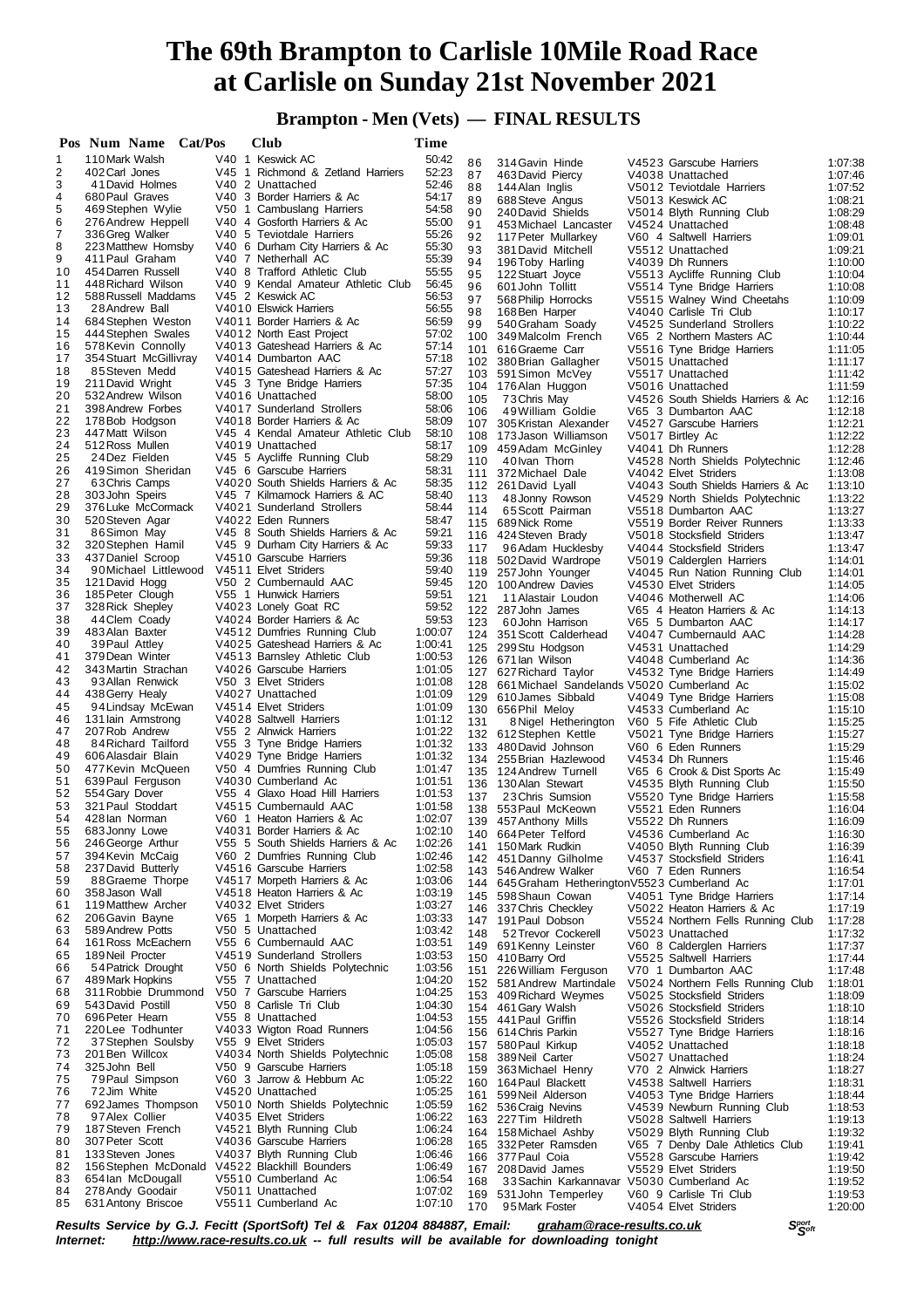| 171 | 330 Anthony Cape     | V4540 Unattached                | 1:20:06 | 207 | 521 Andrew Hemsley                                | V5537 Walney Wind Cheetahs                         | 1:29:13 |
|-----|----------------------|---------------------------------|---------|-----|---------------------------------------------------|----------------------------------------------------|---------|
| 172 | 562 John Houghton    | V6010 Run Sandymoor             | 1:20:54 | 208 | 666 Martin Trainor                                | V4057 Cumberland Ac                                | 1:29:33 |
| 173 | 563 John Myers       | V4541 Run Sandymoor             | 1:20:55 | 209 | 327 Mark Evans                                    | V4548 Unattached                                   | 1:29:40 |
| 174 | 681 Peter Campbell   | V5530 Border Harriers & Ac      | 1:20:57 | 210 | 289 lan Robinson                                  | V6014 Eden Runners                                 | 1:30:49 |
| 175 | 170 Gary Chandler    | V5531 Dh Runners                | 1:21:11 | 211 | 506 Christopher Winspear V5538 Unattached         |                                                    | 1:31:29 |
| 176 | 366 Martin Baxter    | V4542 Dh Runners                | 1:21:18 | 212 | 407 John Lupton                                   | V5539 Unattached                                   | 1:32:01 |
| 177 | 482 Huw Parry        | V5532 North Shields Polytechnic | 1:21:23 | 213 | 467 Noel O'Donnell                                | V4058 North East Project                           | 1:32:16 |
| 178 | 420 David Bradley    | V65 8 Blyth Running Club        | 1:21:27 |     | 214 214 Stuart Lowthian                           | V6015 Eden Runners                                 | 1:33:09 |
| 179 | 650 Richard Jewell   | V4543 Cumberland Ac             | 1:21:41 | 215 | 180 Anthony Nicholson                             | V5042 Dh Runners                                   | 1:33:14 |
| 180 | 548 Mark Rutherford  | V4544 Unattached                | 1:21:47 | 216 | 38 John Davidson                                  | V6016 North East Veterans Ac                       | 1:33:20 |
| 181 | 375 David Hamill     | V6011 Garscube Harriers         | 1:21:55 | 217 | 370 Russell Couper                                | V5540 Calderglen Harriers                          | 1:33:54 |
| 182 | 485 David Brown      | V5533 North Shields Polytechnic | 1:21:56 | 218 | 514 Rowan Nidd                                    | V4059 Unattached                                   | 1:34:24 |
| 183 | 699 Garry Bower      | V5031 Eden Runners              | 1:21:57 | 219 | 619 Alexander Anderson V70 5 Tyne Bridge Harriers |                                                    | 1:34:27 |
| 184 | 378 Gerard Mullen    | V6012 Calderglen Harriers       | 1:22:10 | 220 |                                                   | 284 Raghu Vedapanakal V4549 Derwent Ac Cockermouth | 1:35:44 |
| 185 | 571 Gordon Hindson   | V5032 Blackhill Bounders        | 1:22:52 | 221 | 587 Brian Richardson                              | V5541 Blackhill Bounders                           | 1:35:49 |
| 186 | 400 Marc Watson      | V4545 Elvet Striders            | 1:23:03 | 222 | 545 David McGinn                                  | V4550 Dh Runners                                   | 1:36:13 |
| 187 | 209 Brian Kerr       | V5033 Dh Runners                | 1:23:12 | 223 | 267 Philip Askew                                  | V4060 Saltwell Harriers                            | 1:36:34 |
| 188 | 573 Tony Brooke      | V5034 Eden Runners              | 1:23:18 | 224 | 668 Joseph Walker                                 | V70 6 Cumberland Ac                                | 1:37:40 |
| 189 | 492 William Buchanan | V70 3 Calderglen Harriers       | 1:23:53 | 225 | 665 John Thompson                                 | V6510 Cumberland Ac                                | 1:37:41 |
| 190 | 365 Nigel Harrison   | V5534 Unattached                | 1:24:15 | 226 | 529 Steve Campbell                                | V6511 Unattached                                   | 1:38:00 |
| 191 | 565 Alastair Elliott | V5035 Unattached                | 1:24:30 | 227 | 154 Bob Najafi                                    | V6512 Low Fell Rc                                  | 1:39:11 |
| 192 | 679 Graham Millican  | V4055 Border Harriers & Ac      | 1:24:35 | 228 | 30 Alan Scott                                     | V5542 Elvet Striders                               | 1:39:53 |
| 193 | 188 Philip Young     | V5036 Unattached                | 1:24:40 | 229 | 306 Chris Ryan                                    | V6513 Clydesdale Harriers                          | 1:41:56 |
| 194 | 318 Billy Shaw       | V5037 Blyth Running Club        | 1:24:46 | 230 | 575 Gregg Nugent                                  | V5043 Unattached                                   | 1:42:31 |
| 195 | 77 James Boyle       | V4546 Garscube Harriers         | 1:24:55 | 231 | 141 lan Swanston                                  | V5543 Saltwell Harriers                            | 1:42:54 |
| 196 | 649 Stephen Jackson  | V6013 Cumberland Ac             | 1:25:05 | 232 | 348 Sean McGleenan                                | V6017 Dumfries Running Club                        | 1:43:16 |
| 197 | 53 Peter Walsh       | V65 9 Dumbarton AAC             | 1:25:26 | 233 | 148 Colin Brown                                   | V5044 Blyth Running Club                           | 1:43:31 |
| 198 | 83 Scott Kennedy     | V5038 Dumbarton AAC             | 1:25:27 | 234 | 495 Chris Whitby                                  | V5544 Cumberland Ac                                | 1:43:45 |
| 199 | 527 John Woolridge   | V70 4 Border Harriers & Ac      | 1:26:20 | 235 | 452 Robin Hargreaves                              | V5045 Unattached                                   | 1:43:53 |
| 200 | 672 Malcolm Wood     | V5535 Cumberland Ac             | 1:27:22 | 236 | 585 John Martin                                   | V4061 Unattached                                   | 1:43:59 |
| 201 | 486 Graeme Kemp      | V4547 Unattached                | 1:27:25 | 237 | 120 Neil Haig                                     | V5545 Unattached                                   | 1:44:15 |
| 202 | 247 Gary Palmer      | V5039 Cumberland Ac             | 1:27:26 | 238 | 243 Jim Nicholson                                 | V70 7 Elvet Striders                               | 1:45:09 |
| 203 | 537 David Challis    | V4056 Eden Runners              | 1:27:59 | 239 | 694 Simon Wilkinson                               | V4551 Unattached                                   | 1:46:47 |
| 204 | 635 Jeff Dandy       | V5040 Cumberland Ac             | 1:28:23 | 240 | 263 Leslie Nixon                                  | V6514 Unattached                                   | 1:46:57 |
| 205 | 260 Andrew Russell   | V5041 Unattached                | 1:28:43 | 241 | 357 Reginald Checkley                             | V70 8 Heaton Harriers & Ac                         | 2:15:54 |
| 206 | 82 Paul Collins      | V5536 Garscube Harriers         | 1:29:02 |     |                                                   |                                                    |         |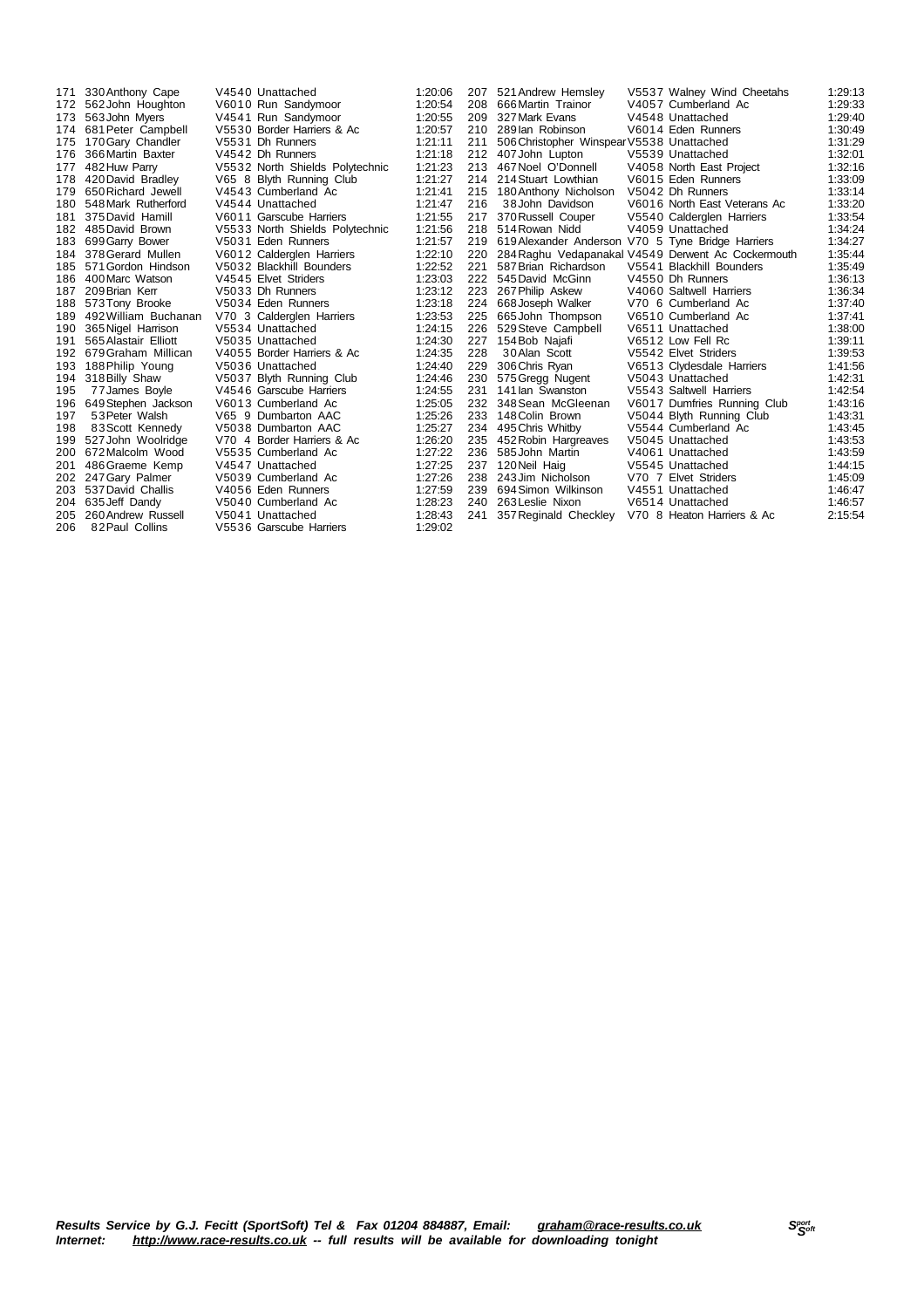**Brampton - Ladies — FINAL RESULTS**

|          | Pos Num Name Cat/Pos                       |                 |          | Club                                                                     | Time               |          |                                                    |    |                                                                   |                    |
|----------|--------------------------------------------|-----------------|----------|--------------------------------------------------------------------------|--------------------|----------|----------------------------------------------------|----|-------------------------------------------------------------------|--------------------|
| 1        | 430 Heather Townsend L                     |                 |          | 1 Leeds City Athletic Club                                               | 56:50              | 81       | 405 Trish Kay                                      |    | L60 3 Aycliffe Running Club                                       | 1:21:49            |
| 2        | 501 Steph Pennycook                        |                 | L        | 2 Leeds City Athletic Club                                               | 1:00:09            | 82<br>83 | 511 Katie Bird<br>280 Jennifer Hughes              |    | L 82 Eden Runners<br>L3520 Heaton Harriers & Ac                   | 1:21:53<br>1:21:55 |
| 3        | 584 Rachelle Falloon                       |                 | L.       | 3 Morpeth Harriers & Ac                                                  | 1:01:12            | 84       | 143 Alison Cummings                                |    | L60 4 Blyth Running Club                                          | 1:22:27            |
| 4<br>5   | 326 Lesley Bell<br>43Kathryn Stevenson     |                 |          | L45 1 Garscube Harriers<br>L45 2 Tyne Bridge Harriers                    | 1:01:16<br>1:01:33 | 85       | 385 Emma McCabe                                    |    | L4020 Elvet Striders                                              | 1:22:28            |
| 6        | 80Tracy Millmore                           |                 |          | L35 1 Birtley Ac                                                         | 1:01:39            | 86       | 583 Ann Stuart                                     |    | L60 5 Unattached                                                  | 1:22:37            |
| 7        | 474 Lorna Baird                            |                 | L.       | 7 Kilmarnock Harriers & AC                                               | 1:02:22            | 87       | 595 Georgina Brooke                                | L. | 87 Tyne Bridge Harriers                                           | 1:22:54            |
| 8        | 224 Katy Barden                            |                 |          | L40 1 Gala Harriers                                                      | 1:03:08            | 88<br>89 | 302 Theresa Miln<br>245 Natasha Powell             | L. | L55 7 Garscube Harriers<br>89 Derwent Valley Running Club 1:23:35 | 1:23:09            |
| 9        | 295 Kim Simpson                            |                 |          | L35 2 Durham City Harriers & Ac                                          | 1:03:43            | 90       | 499 Maureen Dickson                                |    | L60 6 Unattached                                                  | 1:23:51            |
| 10       | 340 Judith Nutt                            |                 |          | L40 2 Elswick Harriers                                                   | 1:03:45            | 91       | 669 Caron White                                    |    | L4512 Cumberland Ac                                               | 1:23:55            |
| 11<br>12 | 686 Fiona Todd<br>71 Rachel Breheny        |                 |          | L45 3 Border Harriers & Ac<br>L40 3 Jarrow & Hebburn Ac                  | 1:04:24<br>1:05:28 | 92       | 509 Sophie Jackson                                 | L. | 92 Redcar Running Club                                            | 1:24:07            |
| 13       | 125 Natasha Newson                         |                 |          | L35 3 North Shields Polytechnic                                          | 1:06:40            | 93       | 560 Julie Gate                                     |    | L50 8 Eden Runners                                                | 1:24:13            |
| 14       | 344 Jackie Murdy                           |                 |          | L55 1 South Shields Harriers & Ac                                        | 1:07:07            | 94       | 462 Carol Elliot                                   |    | L60 7 Dumfries Harriers                                           | 1:24:16<br>1:24:17 |
| 15       |                                            |                 |          | 31 Susanne StephensonL50 1 Elswick Harriers                              | 1:07:12            | 95<br>96 | 630 Karen Bowler<br>418 Carly Reid                 |    | L70 1 Cumberland Ac<br>L <sub>20</sub> 1 Calderglen Harriers      | 1:24:22            |
| 16       | 296 Gillian Blee                           |                 |          | L40 4 Garscube Harriers                                                  | 1:07:24            | 97       | 290 Rachel Mann                                    |    | L4021 Kendal Amateur Athletic Club 1:24:27                        |                    |
| 17<br>18 | 422 Jocelyn Forster<br>297 Emily Tomasso   |                 | L.       | 17 Edinburgh AC<br>L40 5 Garscube Harriers                               | 1:07:30<br>1:08:07 | 98       | 251 Andrea Sutherland                              |    | L3521 Derwentside Ac                                              | 1:24:29            |
| 19       |                                            |                 |          | 331 Gemma Harcombe-MooreL354New Marske Harriers Club                     | 1:08:28            | 99       | 693 Sara McKnight                                  |    | L4513 Saltwell Harriers                                           | 1:24:41            |
| 20       | 91 Anna Basu                               |                 |          | L45 4 Elvet Striders                                                     | 1:08:38            |          | 100 111 Rachel Read                                |    | L55 8 Millom Striders                                             | 1:24:49<br>1:24:50 |
| 21       | 622 Hannah Stewart                         |                 | L.       | 21 Tyne Bridge Harriers                                                  | 1:08:49            | 102      | 101 510 Elizabeth Clark<br>42 Quynh Nguyen         |    | L55 9 Unattached<br>L4022 North Shields Polytechnic               | 1:24:51            |
| 22       | 215 Suzanne Smith                          |                 |          | L50 2 Eden Runners                                                       | 1:09:06            |          | 103 572 Marie Bell                                 |    | L4514 Heaton Harriers & Ac                                        | 1:24:53            |
| 23<br>24 | 697 Claire Ocallaghan<br>404 Laura Smith   |                 |          | L40 6 South Shields Harriers & Ac<br>L35 5 Heaton Harriers & Ac          | 1:09:13<br>1:09:16 |          | 104 628 Natalie Appleton                           |    | L 104 Cumberland Ac                                               | 1:25:04            |
| 25       | 92 Corrine Whaling                         |                 |          | L40 7 Elvet Striders                                                     | 1:09:30            |          | 105 268 Kerrie Fiddler                             |    | L50 9 Dh Runners                                                  | 1:25:06            |
| 26       | 76 Emma Blair                              |                 |          | L40 8 Garscube Harriers                                                  | 1:11:12            |          | 106 274 Danielle Cooper                            |    | L3522 Blyth Running Club                                          | 1:25:09            |
| 27       | 12 Alison Wood                             |                 | L.       | 27 Garscube Harriers                                                     | 1:11:20            |          | 107 439 Joanne Watson<br>108 145 Janice Stewart    |    | L4515 North Shields Polytechnic<br>L4516 Blyth Running Club       | 1:25:10<br>1:25:12 |
| 28       | 222 Ria Harrison                           |                 | L.       | 28 Tyne Bridge Harriers                                                  | 1:11:29            |          | 109 436 Carolle Speed                              |    | L5010 Unattached                                                  | 1:25:24            |
| 29<br>30 | 450 Karen Allen                            |                 |          | L35 6 Calderglen Harriers                                                | 1:11:31<br>1:11:34 |          | 110 361 Lisa Scorer                                |    | L4023 Blyth Running Club                                          | 1:25:59            |
| 31       | 662 Beverley Smith                         |                 |          | L35 7 Cumberland Ac<br>523 Karen Maggio-PoyntzL50 3 Walney Wind Cheetahs | 1:11:45            |          | 111 114 Gillian Donaldson                          |    | L5011 Saltwell Harriers                                           | 1:26:08            |
| 32       | 648 Susan Holliday                         |                 |          | L40 9 Cumberland Ac                                                      | 1:11:50            |          | 112 266 Barbara Bone                               |    | L 112 Heaton Harriers & Ac                                        | 1:26:39            |
| 33       | 70 Charlene Kelly                          |                 |          | L35 8 Dumbarton AAC                                                      | 1:11:53            |          | 113 129 Claire Mason                               |    | L5510 Blyth Running Club                                          | 1:26:43<br>1:26:44 |
| 34       | 695 Martha Lovatt                          |                 |          | L35 9 Garscube Harriers                                                  | 1:12:44            |          | 114 155 Mhairi Donnelly<br>115 638 Bev Faulder     |    | L3523 Heaton Harriers & Ac<br>L4517 Cumberland Ac                 | 1:26:46            |
| 35       | 687 Carolyn Millican                       |                 |          | L35 10 Border Harriers & Ac                                              | 1:13:05            |          | 116 116 Helen Mullarkey                            |    | L5511 Saltwell Harriers                                           | 1:26:53            |
| 36<br>37 | 87 Natasha Steel<br>700 Emma Forrest       |                 | L.<br>L. | 36 Sunderland Harriers & Ac<br>37 Saint Edmund Pacers                    | 1:13:17<br>1:14:46 | 117      | 64 Joanne Camps                                    |    | L4024 South Shields Harriers & Ac                                 | 1:27:03            |
| 38       |                                            |                 |          | 46 Gemma Leadbetter L3511 Dumfries Running Club                          | 1:14:47            |          | 118 101 Lottie Collier                             |    | L3524 Elvet Striders                                              | 1:27:09            |
| 39       | 594 Amy Hume                               |                 | L,       | 39 Tyne Bridge Harriers                                                  | 1:15:07            | 119      | 3 Catherine Ramsay                                 |    | L4025 Unattached                                                  | 1:27:10<br>1:27:38 |
| 40       |                                            |                 |          | 249 Alexandra Battersby L3512 Tyne Bridge Harriers                       | 1:15:10            |          | 120 241 Susan Browning<br>121 519 Heather Barrass  |    | L5012 Blyth Running Club<br>L4026 Blyth Running Club              | 1:27:57            |
| 41       |                                            |                 |          | 503 Helen Waddington L50 4 Ilkley Harriers Ac                            | 1:15:12            |          | 122 673 Laura Wylie                                |    | L3525 Cumberland Ac                                               | 1:28:10            |
| 42<br>43 | 625 Sarah Hamblin<br>538 Foden Kelly Beard |                 |          | L45 5 Tyne Bridge Harriers<br>L4010 South Shields Harriers & Ac          | 1:15:21<br>1:15:23 |          | 123 315 Linda Bulfin                               |    | L4027 North Shields Polytechnic                                   | 1:28:14            |
| 44       | 10 Angela Malcolm                          |                 |          | L50 5 Fife Athletic Club                                                 | 1:15:28            |          | 124 566 Caroline Bowron                            |    | L3526 Unattached                                                  | 1:28:14            |
| 45       |                                            |                 |          | 265 Beverley Armstrong L45 6 Dh Runners                                  | 1:15:35            |          | 125 615 Gill Parkin                                |    | L5512 Tyne Bridge Harriers                                        | 1:28:16<br>1:28:24 |
| 46       | 171 Julie Dodd                             |                 |          | L50 6 Dh Runners                                                         | 1:16:26            |          | 126 292 Paula Atkinson<br>127 507 Marie Milligan   |    | L4518 South Shields Harriers & Ac<br>L4028 Unattached             | 1:28:24            |
| 47       | 353 Anja Coulthard                         |                 |          | L4011 Keswick AC                                                         | 1:16:37            |          | 128 198 Leanne Hymers                              |    | L3527 Newburn Running Club                                        | 1:28:47            |
| 48<br>49 | 632 Susan Cain<br>147 Laura Percy          |                 | L,       | L65 1 Cumberland Ac<br>49 Heaton Harriers & Ac                           | 1:16:50<br>1:16:55 |          | 129 401 Hannah Jenner                              |    | L 129 North Shields Polytechnic                                   | 1:28:48            |
| 50       | 279 Deborah Hicks                          |                 |          | L4012 Heaton Harriers & Ac                                               | 1:17:21            |          | 130 219 Theresa Rugman-Jones L5013 Elvet Striders  |    |                                                                   | 1:28:53            |
| 51       | 395 Monika Molnar                          |                 |          | L3513 Unattached                                                         | 1:17:30            |          | 131 636 Elizabeth Dodd<br>132 484 Karen Littlejohn |    | L4029 Cumberland Ac<br>L3528 Dumfries Running Club                | 1:29:05<br>1:29:10 |
| 52       | 624 Mairi Clancy                           |                 |          | L 52 Tyne Bridge Harriers                                                | 1:17:39            |          | 133 593 Ria Knox                                   |    | L3529 Tyne Bridge Harriers                                        | 1:29:22            |
| 53<br>54 |                                            | 5 Leeann Barber |          | L4013 Cumberland Ac                                                      | 1:18:03            |          | 134 264 Lisa Love                                  |    | L4030 Unattached                                                  | 1:30:07            |
| 55       | 13 Gillian McCaffer<br>20 Claire Gilchrist |                 |          | L45 7 Motherwell AC<br>L55 2 Ferranti AAC                                | 1:18:04<br>1:18:12 |          | 135 479 Sally Nutter                               |    | L4519 Keswick AC                                                  | 1:30:30            |
| 56       | 102 Nina Bojadzic                          |                 |          | L3514 Elvet Striders                                                     | 1:18:12            |          | 136 478 Nicky Butler                               |    | L5513 Keswick AC                                                  | 1:30:30            |
| 57       | 541 Elissa Spoors                          |                 |          | L45 8 Stocksfield Striders                                               | 1:18:22            |          | 137 500 Sharon Barry<br>138 142 Heather Barker     |    | L5014 Unattached<br>L 138 Unattached                              | 1:30:41<br>1:30:47 |
| 58       | 432 Rachael Turnbull                       |                 |          | L35 15 Stocksfield Striders                                              | 1:18:23            |          | 139 414 Mary Cox                                   |    | L65 2 Garscube Harriers                                           | 1:31:23            |
| 59       | 600 Lucy Matheson                          |                 |          | L45 9 Tyne Bridge Harriers                                               | 1:18:34            |          | 140 186 Steph Greenwell                            |    | L 140 Elvet Striders                                              | 1:31:43            |
| 60<br>61 | 644 Lorna Gold<br>183 Amy Gallagher        |                 | L.       | L55 3 Cumberland Ac<br>61 Saltwell Harriers                              | 1:18:40<br>1:18:47 |          | 141 166 Kirsty Nelson                              |    | L4520 Elvet Striders                                              | 1:32:06            |
| 62       | 582 Louise Ruddick                         |                 |          | L4014 Unattached                                                         | 1:18:54            |          | 142 228 Rebecca Jones                              |    | L4521 Saltwell Harriers                                           | 1:32:19            |
| 63       | 288 Caroline Nettleton                     |                 |          | L4015 Unattached                                                         | 1:19:02            |          | 143 194 Julie Schneider                            |    | L4522 Saltwell Harriers                                           | 1:32:36<br>1:32:52 |
| 64       | 592 Sally Little                           |                 |          | L50 7 Unattached                                                         | 1:19:18            |          | 144 505 Becky Grocott<br>145 609 Caroline Meaney   |    | L3530 Newburn Running Club<br>L3531 Tyne Bridge Harriers          | 1:32:55            |
| 65       | 434 Alison Lessells<br>345 Yamuna Thiru    |                 |          | L3516 Calderglen Harriers<br>L55 4 Tyne Bridge Harriers                  | 1:19:34            |          | 146 115 Samantha Bruce                             |    | L4523 Saltwell Harriers                                           | 1:33:03            |
| 66<br>67 | 426 Julie Thomson                          |                 |          | L4016 Calderglen Harriers                                                | 1:20:00<br>1:20:02 |          | 147 488 Carole Watt                                |    | L60 8 North Shields Polytechnic                                   | 1:33:13            |
| 68       | 192 Kim Kyle                               |                 |          | L3517 Newburn Running Club                                               | 1:20:11            |          | 148 525 Patricia Milton                            |    | L60 9 Unattached                                                  | 1:33:21            |
| 69       | 383 Clare Tyler                            |                 |          | L4510 Unattached                                                         | 1:20:12            |          | 149 103 Wendy Littlewood<br>150 371 Julia Whittle  |    | L4031 Elvet Striders<br>L5015 Calderglen Harriers                 | 1:33:30<br>1:34:14 |
| 70       | 69 Alyson Leader                           |                 |          | L4511 Dumbarton AAC                                                      | 1:20:15            |          | 151 204 Karen Satterley                            |    | L4524 Newburn Running Club                                        | 1:34:30            |
| 71       | 642 Jen Gibson                             |                 |          | L3518 Cumberland Ac                                                      | 1:20:21            |          | 152 663 Helen Sparks                               |    | L3532 Cumberland Ac                                               | 1:34:31            |
| 72<br>73 | 564 Emma Fraser<br>45 Laura Greaves        |                 |          | L4017 Run Sandymoor<br>L4018 North Shields Polytechnic                   | 1:20:52<br>1:20:53 |          | 153 487 Wendy Gass                                 |    | L5016 Unattached                                                  | 1:34:34            |
| 74       | 123 Pamela Parker                          |                 |          | L55 5 Cumbernauld AAC                                                    | 1:21:06            |          | 154 534 Samantha Cook                              |    | L4525 Unattached                                                  | 1:34:34            |
| 75       | 590 Nicola Carruthers                      |                 |          | L4019 Unattached                                                         | 1:21:07            |          | 155 652 Kimberly Kelly                             |    | L 155 Cumberland Ac                                               | 1:34:36            |
| 76       | 518 Joanne McKenzie                        |                 |          | L55 6 Carlisle Tri Club                                                  | 1:21:16            |          | 156 433 Rebecca Tindle<br>157 360 Alyson Robson    |    | L4032 North Shields Polytechnic<br>L4526 Blyth Running Club       | 1:35:07<br>1:35:15 |
| 77       | 333 Christine Woods                        |                 |          | L60 1 Durham City Harriers & Ac                                          | 1:21:18            |          | 158 620 Jessica Anderson                           |    | L65 3 Tyne Bridge Harriers                                        | 1:35:30            |
| 78<br>79 | 427 Claire McSorley                        | 6 Kim Matthews  |          | L60 2 Elswick Harriers<br>L3519 Calderglen Harriers                      | 1:21:36<br>1:21:38 | 159      | 26 Debra Thompson                                  |    | L5514 Elvet Striders                                              | 1:35:46            |
| 80       | 530 Olivia Kidd                            |                 | L.       | 80 Eden Runners                                                          | 1:21:45            |          | 160 655 Karen McLean                               |    | L6010 Cumberland Ac                                               | 1:35:57            |
|          |                                            |                 |          |                                                                          |                    |          | 161 667 Elisa Trainor                              |    | L3533 Cumberland Ac                                               | 1:35:57            |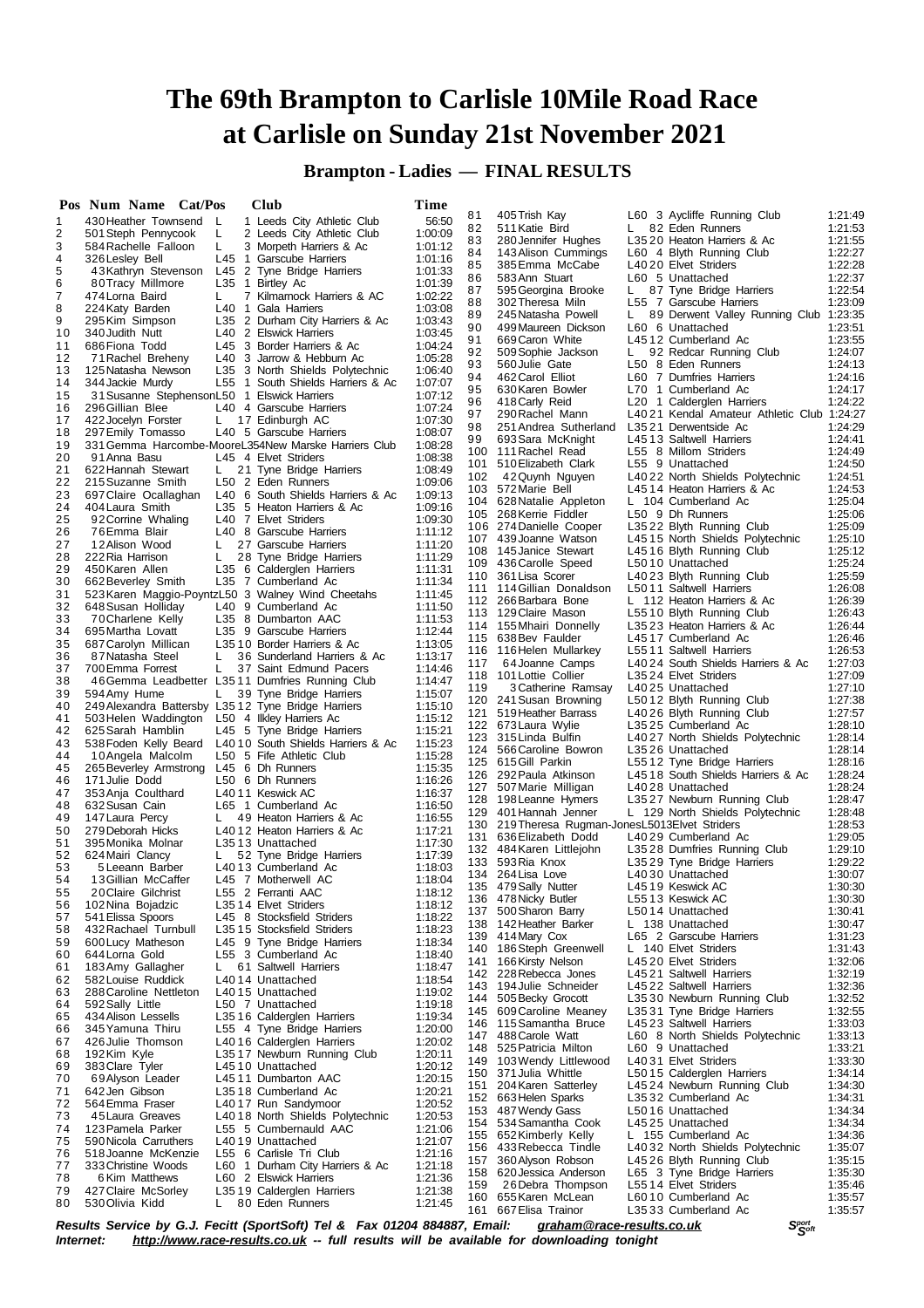| 162 | 32 Aileen Scott                                   | L5017 Elvet Striders        | 1:36:37 |     | 187 491 Gillian McDougall | L5024 Unattached                | 1:43:45 |
|-----|---------------------------------------------------|-----------------------------|---------|-----|---------------------------|---------------------------------|---------|
| 163 | 59 Lisa Ridley                                    | L5018 Unattached            | 1:36:45 |     | 188 493 Wendy Beesley     | L5025 Dh Runners                | 1:43:46 |
| 164 | 651 Robyn Jewell                                  | L4527 Cumberland Ac         | 1:37:09 | 189 | 496 Mary Messenger        | L5026 Dh Runners                | 1:43:47 |
| 165 | 476 Kerry Jardine                                 | L 165 Dumfries Running Club | 1:38:09 |     | 190 516 Gill Harding      | L6012 Dh Runners                | 1:43:50 |
|     | 166 475 Fiona Jardine                             | L5515 Dumfries Running Club | 1:38:09 | 191 | 277 Carla Telfer          | L4531 Bellahouston Road Runners | 1:43:58 |
| 167 | 304 Sue Hodgson                                   | L5019 Unattached            | 1:38:14 |     | 192 550 Rachel Martin     | L3537 Unattached                | 1:43:59 |
| 168 | 301 Shabana Ahmed                                 | L3534 Unattached            | 1:38:15 |     | 193 118 Nichola Stewart   | L4532 Unattached                | 1:44:14 |
| 169 | 574 Louise Farmer                                 | L4528 Unattached            | 1:38:26 |     | 194 193 Val Braybrooks    | L6013 Halmer Harriers           | 1:44:52 |
|     | 170 577 Laura Knowles                             | L3535 Unattached            | 1:39:03 |     | 195 657 Amie Meloy        | L4035 Cumberland Ac             | 1:45:12 |
| 171 | 250 Gail Jones                                    | L5516 Unattached            | 1:39:26 |     | 196 676 Kate Pearson      | L4036 Cumberland Ac             | 1:45:12 |
|     | 172 153 Caroline Najafi                           | L6011 Saltwell Harriers     | 1:39:40 |     | 197 653 Tracey Kennett    | L4533 Cumberland Ac             | 1:45:13 |
|     | 173 338 Lisa Elstob                               | L5020 Saltwell Harriers     | 1:39:52 | 198 | 262 Anabel Drought        | L5027 North Shields Polytechnic | 1:46:57 |
|     | 174 271 Joanne BiddlecombeL4033 Saltwell Harriers |                             | 1:39:54 |     | 199 556 Annabelle Allen   | L5518 Bodyfit Cumbria RC        | 1:47:39 |
|     | 175 202 Ann Clanachan                             | L70 2 Garscube Harriers     | 1:40:04 |     | 200 160 Lesley Grieve     | L65 4 Millom Striders           | 1:48:35 |
| 176 | 25 Sophie Dennis                                  | L3536 Elvet Striders        | 1:40:33 | 201 | 569 Wendy Boyer           | L4534 Unattached                | 1:49:03 |
| 177 | 551 Janice Talbot                                 | L5517 Bodyfit Cumbria RC    | 1:41:28 |     | 202 617 Michelle Nemeth   | L4535 Tyne Bridge Harriers      | 1:49:13 |
|     | 178 283 Sharon Coxon                              | L4529 Unattached            | 1:41:37 | 203 | 367 Kathryn Sinsheimer    | L6014 Unattached                | 1:50:04 |
|     | 179 324 Suzanne Forster                           | L5021 Dh Runners            | 1:41:41 |     | 204 104 Sharon Pattison   | L4536 Unattached                | 1:51:03 |
|     | 180 235 Laura Farmer                              | L 180 Unattached            | 1:41:43 |     | 205 413 Cheryl Charlton   | L4037 Jarrow & Hebburn Ac       | 1:53:34 |
| 181 | 210 Natalie Bingham                               | 181 Dh Runners              | 1:41:58 | 206 | 75 Carol Davison          | L5028 Elvet Striders            | 1:56:49 |
|     | 182 294 Rosie Reynolds                            | L4034 Saltwell Harriers     | 1:42:17 |     | 207 425 Hayley Fleming    | L3538 Unattached                | 1:57:11 |
|     | 183 643 Rebecca Glynn                             | L 183 Cumberland Ac         | 1:42:36 |     | 208 175 Linda Haque       | L5519 Saltwell Harriers         | 2:02:28 |
|     | 184 640 Gillian Fletcher                          | L5022 Cumberland Ac         | 1:42:50 |     | 209 416 Kate Mukungu      | L4537 Jarrow & Hebburn Ac       | 2:07:45 |
|     | 185 637 Brenda Elliott                            | L5023 Cumberland Ac         | 1:42:50 |     | 210 212 Shelley Myers     | L3539 Millom Striders           | 2:15:58 |
|     | 186 113 Nicola Shaverin                           | L4530 Saltwell Harriers     | 1:42:54 |     |                           |                                 |         |

# **Brampton - Ladies — TEAM RESULTS**

### **NOTE:Unattached and non-counters are DELETEDbefore teams are calculated**

| 1 Garscube Harriers<br>2 Tyne Bridge Harriers<br>3 South Shields Harriers & Ac | $38 -$ | 4 Lesley Bell<br>54 - 5 Kathryn Stevenson 21 Hannah Stewart<br>80 - 14 Jackie Murdy | 16 Gillian Blee         | 18 Emily Tomasso<br>28 Ria Harrison<br>23 Claire Ocallaghan 43 Foden Kelly Beard |
|--------------------------------------------------------------------------------|--------|-------------------------------------------------------------------------------------|-------------------------|----------------------------------------------------------------------------------|
| 4 Elswick Harriers                                                             | $97 -$ | 10 Judith Nutt                                                                      | 15 Susanne Stephenson72 | Kim Matthews                                                                     |
| 5 Elvet Striders                                                               |        | $100 - 20$ Anna Basu                                                                | 25 Corrine Whaling      | 55 Nina Bojadzic                                                                 |
| 6 Cumberland Ac                                                                |        | 110 - 30 Beverley Smith                                                             | 32 Susan Holliday       | 48 Susan Cain                                                                    |
| 7 Heaton Harriers & Ac                                                         |        | $123 - 24$ Laura Smith                                                              | 49 Laura Percy          | 50 Deborah Hicks                                                                 |
| 8 Calderglen Harriers                                                          |        | $153 - 29$ Karen Allen                                                              | 61 Alison Lessells      | 63 Julie Thomson                                                                 |
| 9 Eden Runners                                                                 |        | $172 - 22$ Suzanne Smith                                                            | 74 Olivia Kidd          | 76 Katie Bird                                                                    |
| 10 North Shields Polytechnic                                                   |        | 174 — 13 Natasha Newson                                                             | 68 Laura Greaves        | 93 Quynh Nguyen                                                                  |
| 11 Dh Runners                                                                  |        | 187 - 45 Beverley Armstrong 46 Julie Dodd                                           |                         | 96 Kerrie Fiddler                                                                |
| 12 Saltwell Harriers                                                           |        | 252 - 60 Amy Gallagher                                                              | 91 Sara McKnight        | 101 Gillian Donaldson                                                            |
| 13 Blyth Running Club                                                          |        | 274 - 78 Alison Cummings                                                            | 97 Danielle Cooper      | 99 Janice Stewart                                                                |
| 14 Keswick AC                                                                  |        | 290 - 47 Anja Coulthard                                                             | 121 Sally Nutter        | 122 Nicky Butler                                                                 |
| 15 Dumfries Running Club                                                       |        | 302 - 38 Gemma Leadbetter 119 Karen Littlejohn                                      |                         | 145 Kerry Jardine                                                                |
| 16 Newburn Running Club                                                        |        | $307 - 64$ Kim Kyle                                                                 | 115 Leanne Hymers       | 128 Becky Grocott                                                                |
| 17 Jarrow & Hebburn Ac                                                         |        | 359 - 12 Rachel Breheny                                                             | 172 Cheryl Charlton     | 175 Kate Mukungu                                                                 |
| 18 Millom Striders                                                             |        | $438 - 92$ Rachel Read                                                              | 170 Lesley Grieve       | 176 Shelley Myers                                                                |

## **Brampton - Ladies (Vets) — TEAM RESULTS**

#### **NOTE:Unattached and non-counters are DELETEDbefore teams are calculated**

| 1 Garscube Harriers<br>2 South Shields Harriers & Ac<br>3 Tyne Bridge Harriers | $26 -$<br>$62 -$ | 1 Lesley Bell<br>59 - 10 Jackie Murdy<br>2 Kathryn Stevenson | 12 Gillian Blee 13 Emily Tomasso<br>29 Alexandra Battersby31 Sarah Hamblin | 17 Claire Ocallaghan 32 Foden Kelly Beard |
|--------------------------------------------------------------------------------|------------------|--------------------------------------------------------------|----------------------------------------------------------------------------|-------------------------------------------|
| 4 Elswick Harriers                                                             | $75 -$           | 6 Judith Nutt                                                | 11 Susanne Stephenson58                                                    | Kim Matthews                              |
| 5 Elvet Striders                                                               |                  | $76 - 15$ Anna Basu                                          | 19 Corrine Whaling                                                         | 42 Nina Boiadzic                          |
| 6 Cumberland Ac                                                                |                  | 83 - 22 Beverley Smith                                       | 24 Susan Holliday                                                          | 37 Susan Cain                             |
| 7 Calderglen Harriers                                                          |                  | $117 - 21$ Karen Allen                                       | 47 Alison Lessells                                                         | 49 Julie Thomson                          |
| 8 Heaton Harriers & Ac                                                         |                  | $117 - 18$ Laura Smith                                       | 38 Deborah Hicks                                                           | 61 Jennifer Hughes                        |
| 9 North Shields Polytechnic                                                    | $136 -$          | 9 Natasha Newson                                             | 54 Laura Greaves                                                           | 73 Quynh Nguyen                           |
| 10 Dh Runners                                                                  |                  | 144 - 34 Beverley Armstrong 35 Julie Dodd                    |                                                                            | 75 Kerrie Fiddler                         |
| 11 Blyth Running Club                                                          |                  | 216 - 62 Alison Cummings                                     | 76 Danielle Cooper                                                         | 78 Janice Stewart                         |
| 12 Keswick AC                                                                  |                  | 233 - 36 Anja Coulthard                                      | 98 Sally Nutter                                                            | 99 Nicky Butler                           |
| 13 Saltwell Harriers                                                           |                  | 235 - 71 Sara McKnight                                       | 80 Gillian Donaldson                                                       | 84 Helen Mullarkey                        |
| 14 Dumfries Running Club                                                       |                  | 244 - 28 Gemma Leadbetter                                    | 96 Karen Littlejohn                                                        | 120 Fiona Jardine                         |
| 15 Newburn Running Club                                                        | $247 -$          | 50 Kim Kyle                                                  | 93 Leanne Hymers                                                           | 104 Becky Grocott                         |
| 16 Jarrow & Hebburn Ac                                                         | $299 -$          | 8 Rachel Breheny                                             | 144 Cheryl Charlton                                                        | 147 Kate Mukungu                          |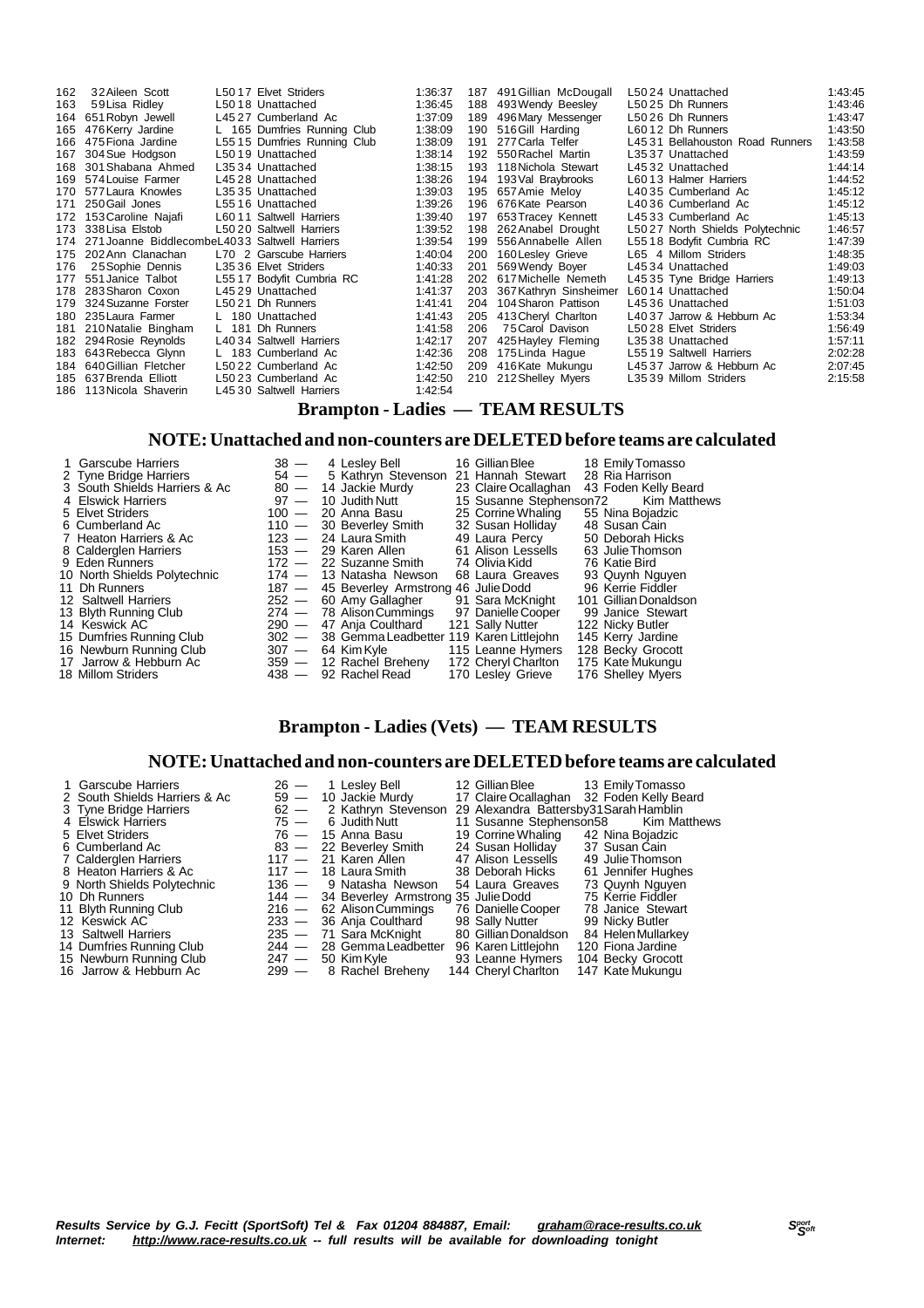**Brampton - Ladies (Vets) — FINAL RESULTS**

|    | Pos Num Name Cat/Pos |                        |       |                | <b>Club</b>                                          | Time    |     |                                                   |                                   |         |
|----|----------------------|------------------------|-------|----------------|------------------------------------------------------|---------|-----|---------------------------------------------------|-----------------------------------|---------|
| 1  | 326 Lesley Bell      |                        |       |                | L45 1 Garscube Harriers                              | 1:01:16 | 85  | 274 Danielle Cooper                               | L3522 Blyth Running Club          | 1:25:09 |
| 2  |                      |                        |       |                | 43Kathryn Stevenson L45 2 Tyne Bridge Harriers       | 1:01:33 | 86  | 439 Joanne Watson                                 | L4515 North Shields Polytechnic   | 1:25:10 |
|    |                      |                        |       |                |                                                      |         | 87  | 145 Janice Stewart                                | L4516 Blyth Running Club          | 1:25:12 |
| 3  |                      | 80 Tracy Millmore      |       |                | L35 1 Birtley Ac                                     | 1:01:39 | 88  | 436 Carolle Speed                                 | L5010 Unattached                  | 1:25:24 |
| 4  |                      | 224 Katy Barden        |       |                | L40 1 Gala Harriers                                  | 1:03:08 | 89  | 361 Lisa Scorer                                   | L4023 Blyth Running Club          | 1:25:59 |
| 5  |                      | 295 Kim Simpson        |       |                | L35 2 Durham City Harriers & Ac                      | 1:03:43 | 90  | 114 Gillian Donaldson                             | L5011 Saltwell Harriers           | 1:26:08 |
| 6  | 340 Judith Nutt      |                        |       |                | L40 2 Elswick Harriers                               | 1:03:45 | 91  | 129 Claire Mason                                  | L5510 Blyth Running Club          | 1:26:43 |
| 7  | 686 Fiona Todd       |                        |       |                | L45 3 Border Harriers & Ac                           | 1:04:24 | 92  | 155 Mhairi Donnelly                               |                                   | 1:26:44 |
| 8  |                      | 71 Rachel Breheny      |       |                | L40 3 Jarrow & Hebburn Ac                            | 1:05:28 |     |                                                   | L3523 Heaton Harriers & Ac        |         |
| 9  |                      | 125 Natasha Newson     |       |                | L35 3 North Shields Polytechnic                      | 1:06:40 | 93  | 638 Bev Faulder                                   | L4517 Cumberland Ac               | 1:26:46 |
| 10 |                      | 344 Jackie Murdy       | L55   | $\overline{1}$ | South Shields Harriers & Ac                          | 1:07:07 | 94  | 116 Helen Mullarkey                               | L5511 Saltwell Harriers           | 1:26:53 |
| 11 |                      |                        |       |                | 31 Susanne StephensonL50 1 Elswick Harriers          | 1:07:12 | 95  | 64 Joanne Camps                                   | L4024 South Shields Harriers & Ac | 1:27:03 |
| 12 | 296 Gillian Blee     |                        |       |                | L40 4 Garscube Harriers                              | 1:07:24 | 96  | 101 Lottie Collier                                | L3524 Elvet Striders              | 1:27:09 |
| 13 |                      | 297 Emily Tomasso      |       |                | L40 5 Garscube Harriers                              | 1:08:07 | 97  | 3 Catherine Ramsay                                | L4025 Unattached                  | 1:27:10 |
| 14 |                      |                        |       |                | 331 Gemma Harcombe-MooreL354New Marske Harriers Club | 1:08:28 | 98  | 241 Susan Browning                                | L5012 Blyth Running Club          | 1:27:38 |
|    | 91 Anna Basu         |                        |       |                |                                                      |         | 99  | 519 Heather Barrass                               | L4026 Blyth Running Club          | 1:27:57 |
| 15 |                      |                        |       |                | L45 4 Elvet Striders                                 | 1:08:38 |     | 100 673 Laura Wylie                               | L3525 Cumberland Ac               | 1:28:10 |
| 16 |                      | 215 Suzanne Smith      |       |                | L50 2 Eden Runners                                   | 1:09:06 | 101 | 315 Linda Bulfin                                  | L4027 North Shields Polytechnic   | 1:28:14 |
| 17 |                      | 697 Claire Ocallaghan  |       |                | L40 6 South Shields Harriers & Ac                    | 1:09:13 |     | 102 566 Caroline Bowron                           | L3526 Unattached                  | 1:28:14 |
| 18 |                      | 404 Laura Smith        |       |                | L35 5 Heaton Harriers & Ac                           | 1:09:16 |     | 103 615 Gill Parkin                               | L5512 Tyne Bridge Harriers        | 1:28:16 |
| 19 |                      | 92 Corrine Whaling     |       |                | L40 7 Elvet Striders                                 | 1:09:30 |     |                                                   |                                   | 1:28:24 |
| 20 |                      | 76 Emma Blair          |       |                | L40 8 Garscube Harriers                              | 1:11:12 |     | 104 292 Paula Atkinson                            | L4518 South Shields Harriers & Ac |         |
| 21 | 450 Karen Allen      |                        |       |                | L35 6 Calderglen Harriers                            | 1:11:31 |     | 105 507 Marie Milligan                            | L4028 Unattached                  | 1:28:24 |
| 22 |                      | 662 Beverley Smith     |       |                | L35 7 Cumberland Ac                                  | 1:11:34 |     | 106 198 Leanne Hymers                             | L3527 Newburn Running Club        | 1:28:47 |
| 23 |                      |                        |       |                | 523 Karen Maggio-PoyntzL50 3 Walney Wind Cheetahs    | 1:11:45 |     | 107 219 Theresa Rugman-Jones L5013 Elvet Striders |                                   | 1:28:53 |
| 24 |                      | 648 Susan Holliday     |       |                | L40 9 Cumberland Ac                                  | 1:11:50 |     | 108 636 Elizabeth Dodd                            | L4029 Cumberland Ac               | 1:29:05 |
| 25 |                      | 70 Charlene Kelly      |       |                | L35 8 Dumbarton AAC                                  | 1:11:53 |     | 109 484 Karen Littlejohn                          | L3528 Dumfries Running Club       | 1:29:10 |
| 26 |                      | 695 Martha Lovatt      |       |                | L35 9 Garscube Harriers                              | 1:12:44 |     | 110 593 Ria Knox                                  | L3529 Tyne Bridge Harriers        | 1:29:22 |
|    |                      |                        |       |                |                                                      |         |     | 111 264 Lisa Love                                 | L4030 Unattached                  | 1:30:07 |
| 27 |                      | 687 Carolyn Millican   |       |                | L3510 Border Harriers & Ac                           | 1:13:05 |     | 112 479 Sally Nutter                              | L4519 Keswick AC                  | 1:30:30 |
| 28 |                      |                        |       |                | 46 Gemma Leadbetter L35 11 Dumfries Running Club     | 1:14:47 |     | 113 478 Nicky Butler                              | L5513 Keswick AC                  | 1:30:30 |
| 29 |                      |                        |       |                | 249 Alexandra Battersby L35 12 Tyne Bridge Harriers  | 1:15:10 |     | 114 500 Sharon Barry                              | L5014 Unattached                  | 1:30:41 |
| 30 |                      |                        |       |                | 503 Helen Waddington L50 4 Ilkley Harriers Ac        | 1:15:12 |     | 115 414 Mary Cox                                  | L65 2 Garscube Harriers           | 1:31:23 |
| 31 |                      | 625 Sarah Hamblin      |       |                | L45 5 Tyne Bridge Harriers                           | 1:15:21 |     |                                                   | L4520 Elvet Striders              | 1:32:06 |
| 32 |                      | 538 Foden Kelly Beard  |       |                | L4010 South Shields Harriers & Ac                    | 1:15:23 |     | 116 166 Kirsty Nelson                             |                                   |         |
| 33 |                      | 10 Angela Malcolm      |       |                | L50 5 Fife Athletic Club                             | 1:15:28 |     | 117 228 Rebecca Jones                             | L4521 Saltwell Harriers           | 1:32:19 |
| 34 |                      | 265 Beverley Armstrong |       |                | L45 6 Dh Runners                                     | 1:15:35 |     | 118 194 Julie Schneider                           | L4522 Saltwell Harriers           | 1:32:36 |
| 35 | 171 Julie Dodd       |                        |       |                | L50 6 Dh Runners                                     | 1:16:26 |     | 119 505 Becky Grocott                             | L3530 Newburn Running Club        | 1:32:52 |
| 36 |                      | 353 Anja Coulthard     |       |                | L4011 Keswick AC                                     | 1:16:37 |     | 120 609 Caroline Meaney                           | L3531 Tyne Bridge Harriers        | 1:32:55 |
| 37 | 632 Susan Cain       |                        |       |                | L65 1 Cumberland Ac                                  | 1:16:50 |     | 121 115 Samantha Bruce                            | L4523 Saltwell Harriers           | 1:33:03 |
| 38 |                      | 279 Deborah Hicks      |       |                | L4012 Heaton Harriers & Ac                           | 1:17:21 |     | 122 488 Carole Watt                               | L60 8 North Shields Polytechnic   | 1:33:13 |
| 39 |                      | 395 Monika Molnar      |       |                | L3513 Unattached                                     | 1:17:30 |     | 123 525 Patricia Milton                           | L60 9 Unattached                  | 1:33:21 |
| 40 |                      | 5 Leeann Barber        |       |                | L4013 Cumberland Ac                                  | 1:18:03 |     | 124 103 Wendy Littlewood                          | L4031 Elvet Striders              | 1:33:30 |
| 41 |                      | 13 Gillian McCaffer    |       |                | L45 7 Motherwell AC                                  | 1:18:04 |     | 125 371 Julia Whittle                             | L5015 Calderglen Harriers         | 1:34:14 |
| 42 |                      | 20 Claire Gilchrist    |       |                | L55 2 Ferranti AAC                                   | 1:18:12 |     | 126 204 Karen Satterley                           | L4524 Newburn Running Club        | 1:34:30 |
| 43 |                      | 102 Nina Bojadzic      |       |                | L3514 Elvet Striders                                 | 1:18:12 | 127 | 663 Helen Sparks                                  | L3532 Cumberland Ac               | 1:34:31 |
| 44 |                      | 541 Elissa Spoors      |       |                | L45 8 Stocksfield Striders                           | 1:18:22 |     | 128 487 Wendy Gass                                | L5016 Unattached                  | 1:34:34 |
| 45 |                      | 432 Rachael Turnbull   |       |                | L3515 Stocksfield Striders                           | 1:18:23 | 129 | 534 Samantha Cook                                 | L4525 Unattached                  | 1:34:34 |
|    |                      |                        |       |                |                                                      |         |     | 130 433 Rebecca Tindle                            | L4032 North Shields Polytechnic   | 1:35:07 |
| 46 |                      | 600 Lucy Matheson      |       |                | L45 9 Tyne Bridge Harriers                           | 1:18:34 | 131 | 360 Alyson Robson                                 | L4526 Blyth Running Club          | 1:35:15 |
| 47 | 644 Lorna Gold       |                        |       |                | L55 3 Cumberland Ac                                  | 1:18:40 |     | 132 620 Jessica Anderson                          | L65 3 Tyne Bridge Harriers        | 1:35:30 |
| 48 |                      | 582 Louise Ruddick     |       |                | L4014 Unattached                                     | 1:18:54 | 133 | 26 Debra Thompson                                 | L5514 Elvet Striders              | 1:35:46 |
| 49 |                      | 288 Caroline Nettleton |       |                | L4015 Unattached                                     | 1:19:02 | 134 | 655 Karen McLean                                  | L6010 Cumberland Ac               | 1:35:57 |
| 50 | 592 Sally Little     |                        |       |                | L50 7 Unattached                                     | 1:19:18 |     | 135 667 Elisa Trainor                             | L3533 Cumberland Ac               | 1:35:57 |
| 51 |                      | 434 Alison Lessells    |       |                | L3516 Calderglen Harriers                            | 1:19:34 | 136 | 32 Aileen Scott                                   | L5017 Elvet Striders              | 1:36:37 |
| 52 |                      | 345 Yamuna Thiru       |       |                | L55 4 Tyne Bridge Harriers                           | 1:20:00 | 137 | 59 Lisa Ridley                                    | L5018 Unattached                  | 1:36:45 |
| 53 |                      | 426 Julie Thomson      |       |                | L4016 Calderglen Harriers                            | 1:20:02 |     | 138 651 Robyn Jewell                              | L4527 Cumberland Ac               | 1:37:09 |
| 54 | 192Kim Kyle          |                        |       |                | L3517 Newburn Running Club                           | 1:20:11 |     | 139 475 Fiona Jardine                             | L5515 Dumfries Running Club       | 1:38:09 |
| 55 | 383 Clare Tyler      |                        |       |                | L4510 Unattached                                     | 1:20:12 | 140 | 304 Sue Hodgson                                   | L5019 Unattached                  | 1:38:14 |
| 56 |                      | 69 Alyson Leader       |       |                | L4511 Dumbarton AAC                                  | 1:20:15 | 141 | 301 Shabana Ahmed                                 | L3534 Unattached                  | 1:38:15 |
| 57 | 642 Jen Gibson       |                        |       |                | L3518 Cumberland Ac                                  | 1:20:21 | 142 | 574 Louise Farmer                                 | L4528 Unattached                  | 1:38:26 |
| 58 |                      | 564 Emma Fraser        |       |                | L4017 Run Sandymoor                                  | 1:20:52 |     | 143 577 Laura Knowles                             | L3535 Unattached                  | 1:39:03 |
| 59 |                      | 45 Laura Greaves       |       |                | L4018 North Shields Polytechnic                      | 1:20:53 | 144 | 250 Gail Jones                                    | L5516 Unattached                  | 1:39:26 |
| 60 |                      | 123 Pamela Parker      |       |                | L55 5 Cumbernauld AAC                                | 1:21:06 |     | 145 153 Caroline Najafi                           | L6011 Saltwell Harriers           | 1:39:40 |
| 61 |                      | 590 Nicola Carruthers  |       |                | L4019 Unattached                                     | 1:21:07 | 146 | 338 Lisa Elstob                                   | L5020 Saltwell Harriers           | 1:39:52 |
| 62 |                      | 518 Joanne McKenzie    |       |                | L55 6 Carlisle Tri Club                              | 1:21:16 |     | 271 Joanne BiddlecombeL4033 Saltwell Harriers     |                                   |         |
| 63 |                      | 333 Christine Woods    | L60 1 |                | Durham City Harriers & Ac                            | 1:21:18 | 147 |                                                   |                                   | 1:39:54 |
| 64 |                      | 6 Kim Matthews         |       |                | L60 2 Elswick Harriers                               | 1:21:36 |     | 148 202 Ann Clanachan                             | L70 2 Garscube Harriers           | 1:40:04 |
| 65 |                      | 427 Claire McSorley    |       |                | L3519 Calderglen Harriers                            | 1:21:38 | 149 | 25 Sophie Dennis                                  | L3536 Elvet Striders              | 1:40:33 |
| 66 | 405 Trish Kay        |                        |       |                | L60 3 Aycliffe Running Club                          | 1:21:49 |     | 150 551 Janice Talbot                             | L5517 Bodyfit Cumbria RC          | 1:41:28 |
| 67 |                      | 280 Jennifer Hughes    |       |                | L3520 Heaton Harriers & Ac                           | 1:21:55 | 151 | 283 Sharon Coxon                                  | L4529 Unattached                  | 1:41:37 |
| 68 |                      | 143 Alison Cummings    |       |                | L60 4 Blyth Running Club                             | 1:22:27 | 152 | 324 Suzanne Forster                               | L5021 Dh Runners                  | 1:41:41 |
| 69 |                      | 385 Emma McCabe        |       |                | L4020 Elvet Striders                                 | 1:22:28 | 153 | 294 Rosie Reynolds                                | L4034 Saltwell Harriers           | 1:42:17 |
| 70 | 583 Ann Stuart       |                        |       |                | L60 5 Unattached                                     | 1:22:37 |     | 154 640 Gillian Fletcher                          | L5022 Cumberland Ac               | 1:42:50 |
| 71 |                      | 302 Theresa Miln       |       |                | L55 7 Garscube Harriers                              | 1:23:09 |     | 155 637 Brenda Elliott                            | L5023 Cumberland Ac               | 1:42:50 |
| 72 |                      | 499 Maureen Dickson    |       |                | L60 6 Unattached                                     | 1:23:51 |     | 156 113 Nicola Shaverin                           | L4530 Saltwell Harriers           | 1:42:54 |
| 73 |                      | 669 Caron White        |       |                |                                                      |         | 157 | 491 Gillian McDougall                             | L5024 Unattached                  | 1:43:45 |
| 74 | 560 Julie Gate       |                        |       |                | L4512 Cumberland Ac<br>L50 8 Eden Runners            | 1:23:55 | 158 | 493 Wendy Beesley                                 | L5025 Dh Runners                  | 1:43:46 |
| 75 |                      |                        |       |                |                                                      | 1:24:13 |     | 159 496 Mary Messenger                            | L5026 Dh Runners                  | 1:43:47 |
|    | 462 Carol Elliot     |                        |       |                | L60 7 Dumfries Harriers                              | 1:24:16 |     | 160 516 Gill Harding                              | L6012 Dh Runners                  | 1:43:50 |
| 76 |                      | 630 Karen Bowler       |       |                | L70 1 Cumberland Ac                                  | 1:24:17 | 161 | 277 Carla Telfer                                  | L4531 Bellahouston Road Runners   | 1:43:58 |
| 77 |                      | 290 Rachel Mann        |       |                | L4021 Kendal Amateur Athletic Club 1:24:27           |         |     | 162 550 Rachel Martin                             | L3537 Unattached                  | 1:43:59 |
| 78 |                      | 251 Andrea Sutherland  |       |                | L3521 Derwentside Ac                                 | 1:24:29 |     | 163 118 Nichola Stewart                           | L4532 Unattached                  | 1:44:14 |
| 79 |                      | 693 Sara McKnight      |       |                | L4513 Saltwell Harriers                              | 1:24:41 |     | 164 193 Val Braybrooks                            | L6013 Halmer Harriers             | 1:44:52 |
| 80 |                      | 111 Rachel Read        |       |                | L55 8 Millom Striders                                | 1:24:49 |     | 165 657 Amie Meloy                                | L4035 Cumberland Ac               | 1:45:12 |
| 81 |                      | 510 Elizabeth Clark    |       |                | L55 9 Unattached                                     | 1:24:50 |     | 166 676 Kate Pearson                              | L4036 Cumberland Ac               | 1:45:12 |
| 82 |                      | 42 Quynh Nguyen        |       |                | L4022 North Shields Polytechnic                      | 1:24:51 | 167 | 653 Tracey Kennett                                | L4533 Cumberland Ac               | 1:45:13 |
| 83 | 572 Marie Bell       |                        |       |                | L4514 Heaton Harriers & Ac                           | 1:24:53 | 168 | 262 Anabel Drought                                | L5027 North Shields Polytechnic   | 1:46:57 |
| 84 |                      | 268 Kerrie Fiddler     |       |                | L50 9 Dh Runners                                     | 1:25:06 |     | 169 556 Annabelle Allen                           | L5518 Bodyfit Cumbria RC          | 1:47:39 |
|    |                      |                        |       |                |                                                      |         |     |                                                   |                                   |         |